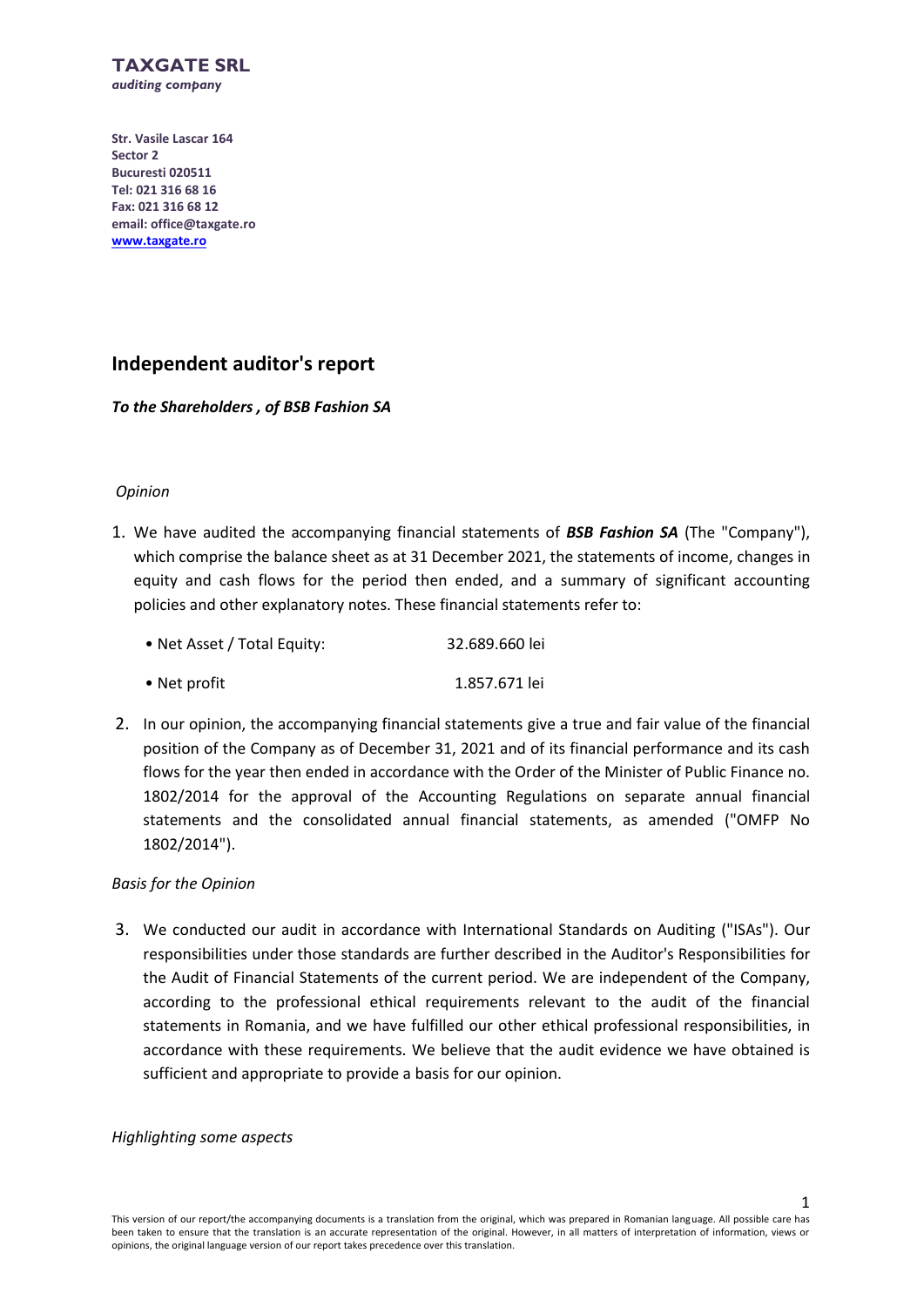- 4. Without qualify as our opinion, we draw attention to Note 10 Other *Information -c) Related party transactions.* The company has entered into a consulting contract in September 2021 with S.C. BPD SMART REAL ECONOMY S.R.L, on the 2 fields of activity of the company - sale of clothing and footwear and real estate development. The value of the contract is 25,000 euros / month.
- 5. Without qualify as our opinion, we draw attention to Note 10 Other *Information -c) Related party transactions.* The company concluded an apartment reservation contract with Mr. Evangelos Poulios for the amount of 295,610 lei, of which he paid an advance of 29,562 lei. The transaction has to be done according to the local requirements based on the evaluation report provided by an independent evaluator.
- 6. We draw the attention to the following non-adjusting events, according to ISA 560:
	- The risk of reduction or end of activity, due to the evolution of the international epidemiological situation as a result of the spread of SAR-CoV-2. According to the company's statement there is an insignificant risk arising from this situation with regard to the continuity of the company's business, but it must be followed, taken into account and managed prudently;
- 7. We draw attention to the necesity for the organisation of the internal audit activity in accordance with the legislation in force, Law no. 162/2017. The Company is currently in the process of fulfiling its obligation by organizing the internal audit activity.

# **Our audit approach**

*Overview*

# **Materiality 327.000 lei**

8. As part of designing our audit, we determined materiality and assessed the risks of material misstatement in the financial statements. In particular, we considered where management and the directors made subjective judgements; for example, in respect of significant accounting estimates that involved making assumptions and considering future events that are inherently uncertain. We also addressed the risk of management override of internal controls, including among other matters, consideration of whether there was evidence of bias that represented a risk of material misstatement due to fraud.

We tailored the scope of our audit in order to perform sufficient work to enable us to provide an opinion on the financial statements as a whole, taking into account the structure of the Company, the accounting processes and controls, and the industry in which the Company operates.

# *Materiality*

The scope of our audit was influenced by our application of materiality. An audit is designed to obtain reasonable assurance whether the financial statements are free from material misstatement. Misstatements may arise due to fraud or error. They are considered material if individually or in aggregate, they could reasonably be expected to influence the economic decisions of users taken on the basis of the financial statements.

Based on our professional judgement, we determined certain quantitative thresholds for materiality, including the overall Company materiality for the financial statements as a whole as set out below. These, together with qualitative considerations, helped us to determine the scope of our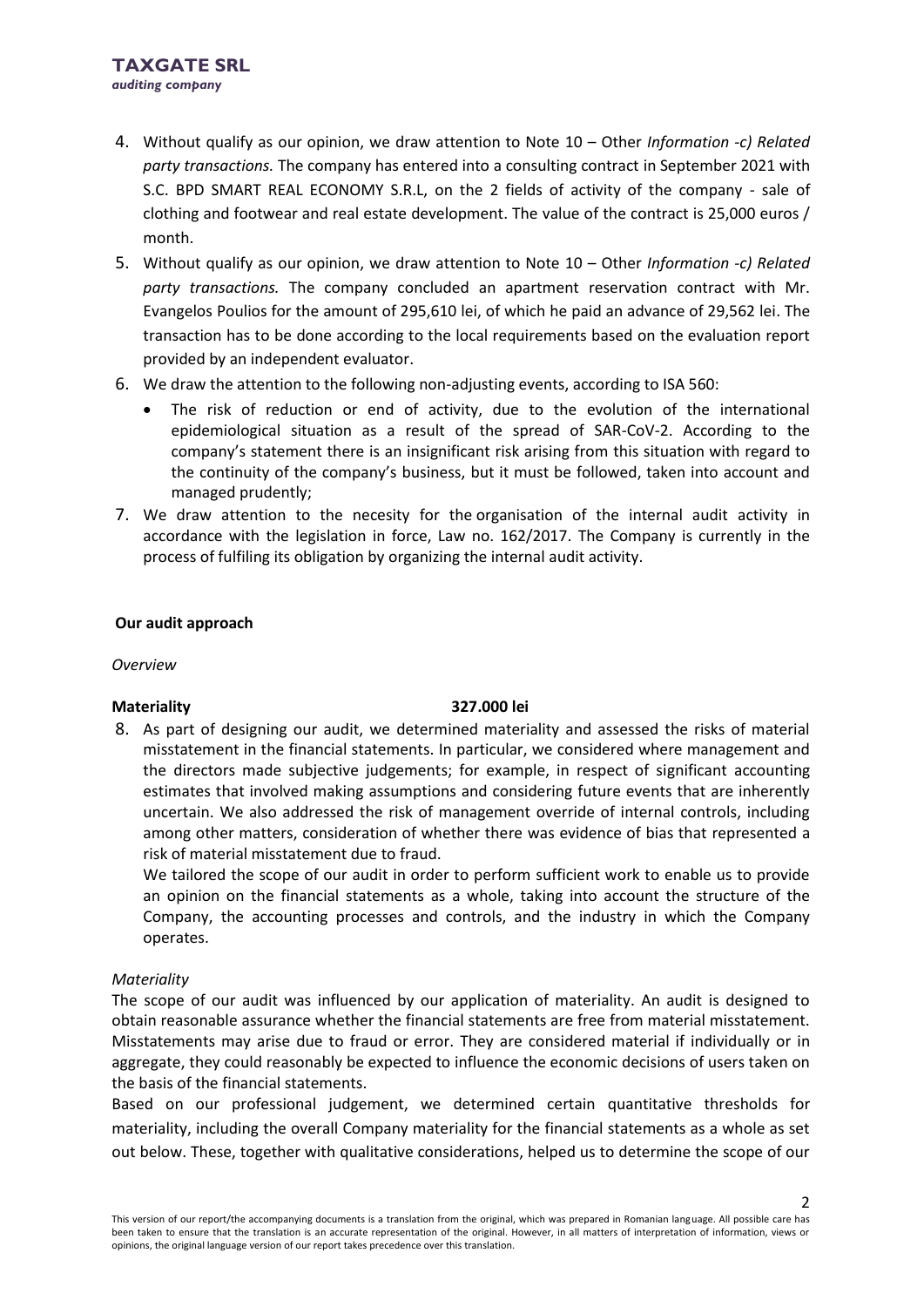audit and the nature, timing and extent of our audit procedures and to evaluate the effect of misstatements, both individually and in aggregate on the financial statements as a whole.

| <b>Overall Company materiality</b><br>How we determined it | 327.000 lei<br>1% from net assets (equity)                                                                                                                                                                                                                                                                                 |  |  |  |
|------------------------------------------------------------|----------------------------------------------------------------------------------------------------------------------------------------------------------------------------------------------------------------------------------------------------------------------------------------------------------------------------|--|--|--|
| Rationale for the materiality benchmark<br>applied         | The benchmark selected (net assets/equity)<br>together with the rule of thumb 1%<br>(materiality) reflects our judgement on what<br>it is considered important by the users of the<br>financial statements.<br>We consider that the net assets is the most<br>appropriate benchmark based on the<br>following assumptions: |  |  |  |
|                                                            |                                                                                                                                                                                                                                                                                                                            |  |  |  |

- the management developed a new activity by building a new revenue stream which is based on the tangible assets in progress as this moment
- access to these financial statements is limited to a small number of users, management, shareholders state authorities and creditors
- the financial statements contain a limited number of risk areas

We agreed that we would report to them misstatements identified during our audit above 163.500 lei, as well as misstatements below that amount that, in our view, warranted reporting for qualitative reasons.

# *Key audit matters*

9. Key audit matters are those matters that, in our professional judgment, were of most significance in our audit of the financial statments of the current period. These matters were addressed in the context of our audit of the financial statments as a whole, and in forming our opinion thereon, and we do not provide a separate opinion on these matters.

For each matter below, our description of how our audit addressed the matter is provided in that context.

We have fulfield the responsabilities described in the Auditor s responsabilities for the audit of the financial statments section of our report, including in the relation to these matters.

Accordingly, our audit included the performance of the procedures designed to respond to our assessment of the riscks of material misstatement of the financial statments. The results of our audit procedures, including the procedures performed to address the matters below provide the basis of our audit opinion on the acCompanying financial statments.

*The assessment of receivables* (**2.586.654** *lei net value*) to see Note 5 (*Receivables and liabilities Statement*) and note 6 (*Summary of accounting policies*) of the financial statments.

The Company is exposed to the risk of non-recovery of trade receivables and other receivables. The method provides adjustments for impairment of receivables only to customers in the litigation, insolvency, bankruptcy or similar situations.

Our response regarding the risks of material misstatement relating to the Company's management assertion, related to the evaluation of these receivables at the end of the financial year, consisted in the audit procedures which included among others:

3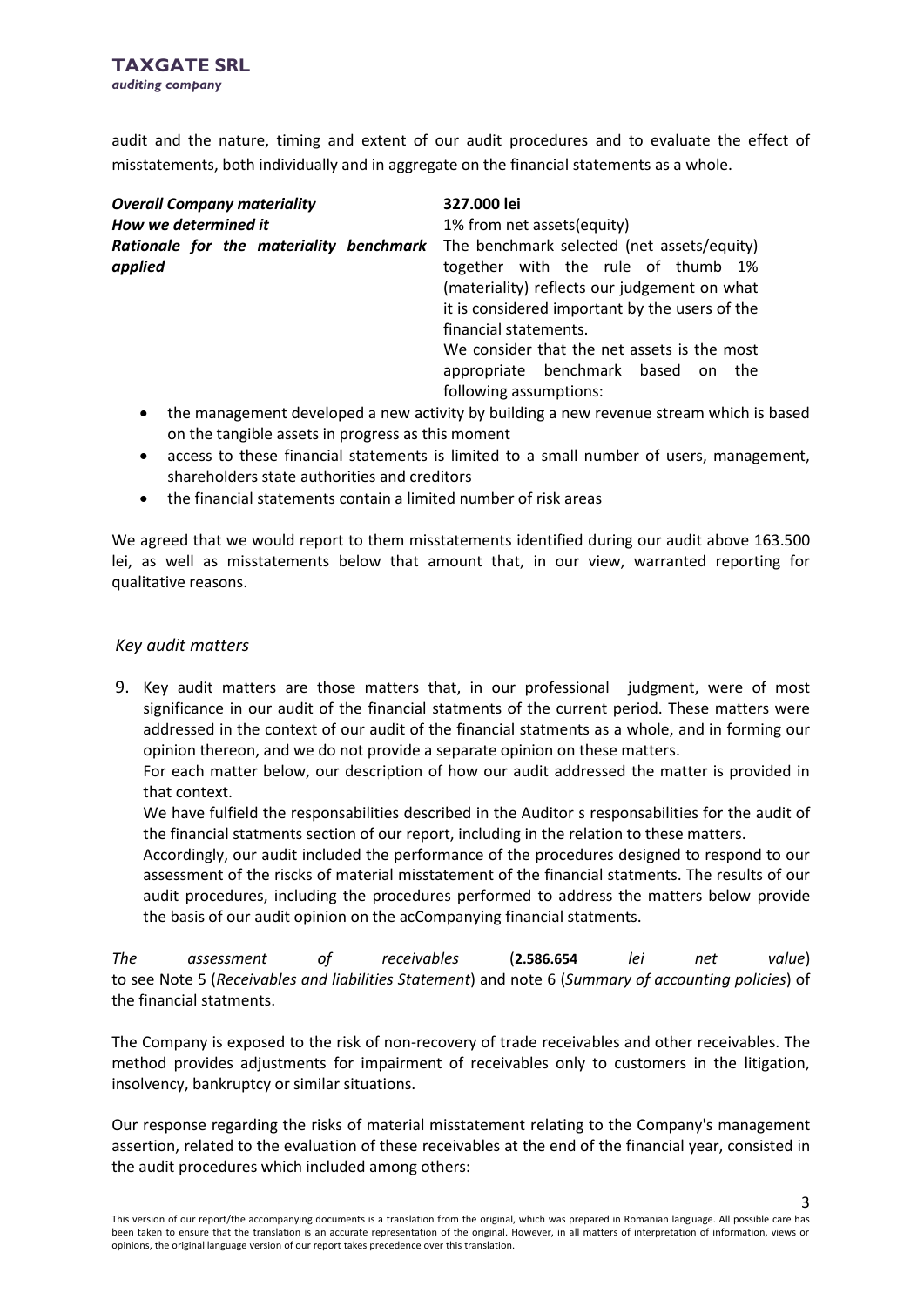- Discussions with the bord of the Company in order to understand the method for the determination of adjustments for impairment of receivables and the grounds for the adoption of this method;
- Assessment of the accuracy of the age of the balance;
- Corroborative evidence regarding to the customers declared insolvent/bankruptcy with other audit records (e.g. Letter from the Company external lawyers );
- Obtaining balances confirmation from customers and other debtors at the end of the year;
- Assessing the suitability of the information submitted by the Company in connection with the method for the determination of the adjustments for impairment of receivables.

# *Expenditure recognition (62.623.974 lei)*

To see Note 6 (*Summary of accounting policies*) and note 10.e) (*Other Information*) of the financial statments.

We have found that there is a significant risk of material misstatement associated with the recognition of expenditure. The risk of incorrect recognition of expenditure appears from the following causes: expenditure recognition in the wrong period and recognition of withholding tax.

Our response to these risks of material misstatement materialized in conducting the audit procedure which were aimed at:

- Evaluation if the criteria for the recognition of expenses borne by the Company were in compliance with the requirements and accounting standards in force;
- Examination of the supplier' contracts, in order to understand the terms of transactions for the purchase and to reconcile the information relevant to the recognition of expenditure and the analysis of the supporting documents;
- Assessment of the recognition of expenditure in the appropriate period by selecting the transactions recorded near the end of the financial year of reporting and comparing with the relevant supporting documents;
- Examination of the register of purchases to identify unusual transactions;
- Examination of the register of purchases after the end of the financial year to identify if there are significant transactions and verification of the relevant documentation in order to assess whether the expenditure was recorded in the financial period;
- Obtaining sufficient and appropriate audit evidence in connection with the time of recognition of expenditure and with the testing of accuracy.

# *Other matters-Area of applicability of the audit*

- 10. The Company has not been audited by the tax authorities and we can not identify or quantify the impact of such control of a fiscal nature.
- 11. The accompanying financial statements are not intended to present the financial position, results of operations and a complete set of notes to the financial statements of the Company in accordance with accounting principles and practices generally accepted in countries and jurisdictions other than Romania. Accordingly, the accompanying financial statements are not designed for those who are not informed about Romanian legal and statutory requirements including OMFP no. 1802/2014.

# *Other information-Administrator's Report*

4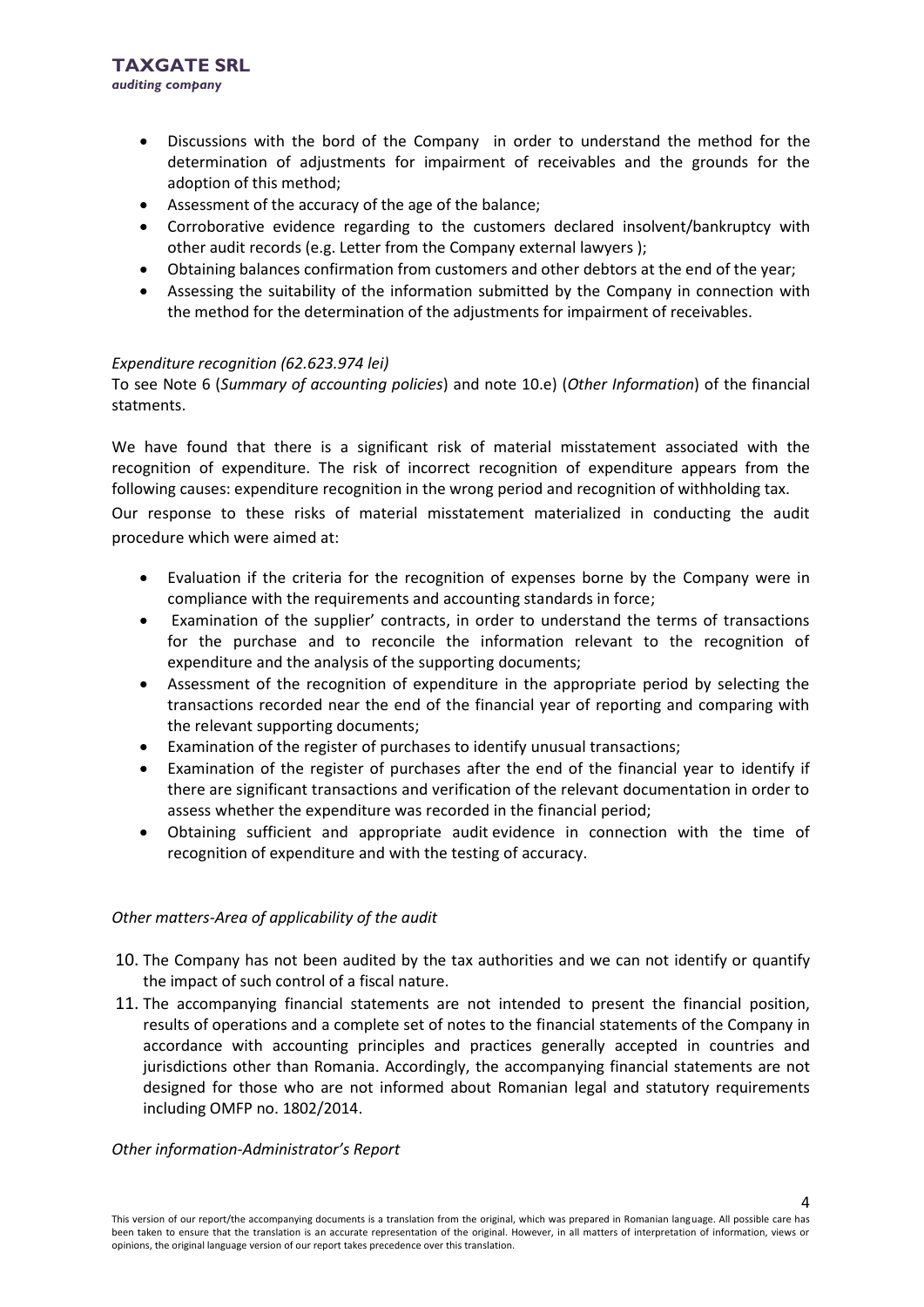12. Other information includes the Administrator's Report. Administrators are responsible for preparing and presenting the Administrator's Report in accordance with OMFP no. 1802/2014, paragraphs 489-492 of the Accounting Regulations on the separate annual financial statements and the consolidated annual financial statements and for those internal controls that the administrators consider necessary to allow the drawing up and presentation of the Directors' Report that do not contain material misstatement due to fraud or error.

The Administrator's Report is presented from page 1 to 5 and is not part of the financial statements. Our opinion on the financial statements does not cover the Administrator's Report.

With regard to the audit of the financial statements for the period ended 31 December 2020, it is our responsibility to read the Administrator's Report and, in this regard, to assess whether there are significant inconsistencies between the Administrator's Report and the financial statements if the Administrator's Report includes, in all material respects , the information requested by OMFP no. 1802/2014, paragraphs 489-492 of the Accounting Regulations on the separate annual financial statements and the consolidated annual financial statements, and if based on our knowledge and understanding gained during the audit of the financial statements about the Company and its environment, the information included in Administrator's Report are significantly erroneous. We are asked to report on these issues. Based on our activity, we report that:

- **a)** in Administrator's Report we have not identified information that is not consistent with all the significant aspects of the information presented in the attached financial statements;
- **b)** The Administrator's Report identified above includes, in all material respects, the information required by OMFP no. 1802/2014, paragraphs 489-492 of the Accounting Regulations on Separate Annual Financial Statements and Consolidated Annual Financial Statements.

In addition, based on our knowledge and understanding of the financial statements for the period ended on 31 December 2021, regarding the Company and its environment, we have not identified information that is included in the Administrator's Report that is materially misstated.

# *Responsibilities of the management and those responsible for governance for the financial statements*

- 13. The Management of the Company is responsible for preparing the financial statements to provide a true and fair view in accordance with OMFP no. 1802/2014 and for the internal control that management deems necessary to enable the preparation of financial statements without significant misstatement, whether due to fraud or error.
- 14. In preparing the financial statements, management is responsible for assessing the Company's ability to continue its business, for presenting, if applicable, business continuity and use-ofbusiness accounting, unless the management intends to liquidate the Society or to stop the operations, or has no other realistic alternative out of it.
- 15. The persons responsible for governance are responsible for overseeing the financial reporting process of the Company.

# *Auditor's responsibilities in an audit of financial statements*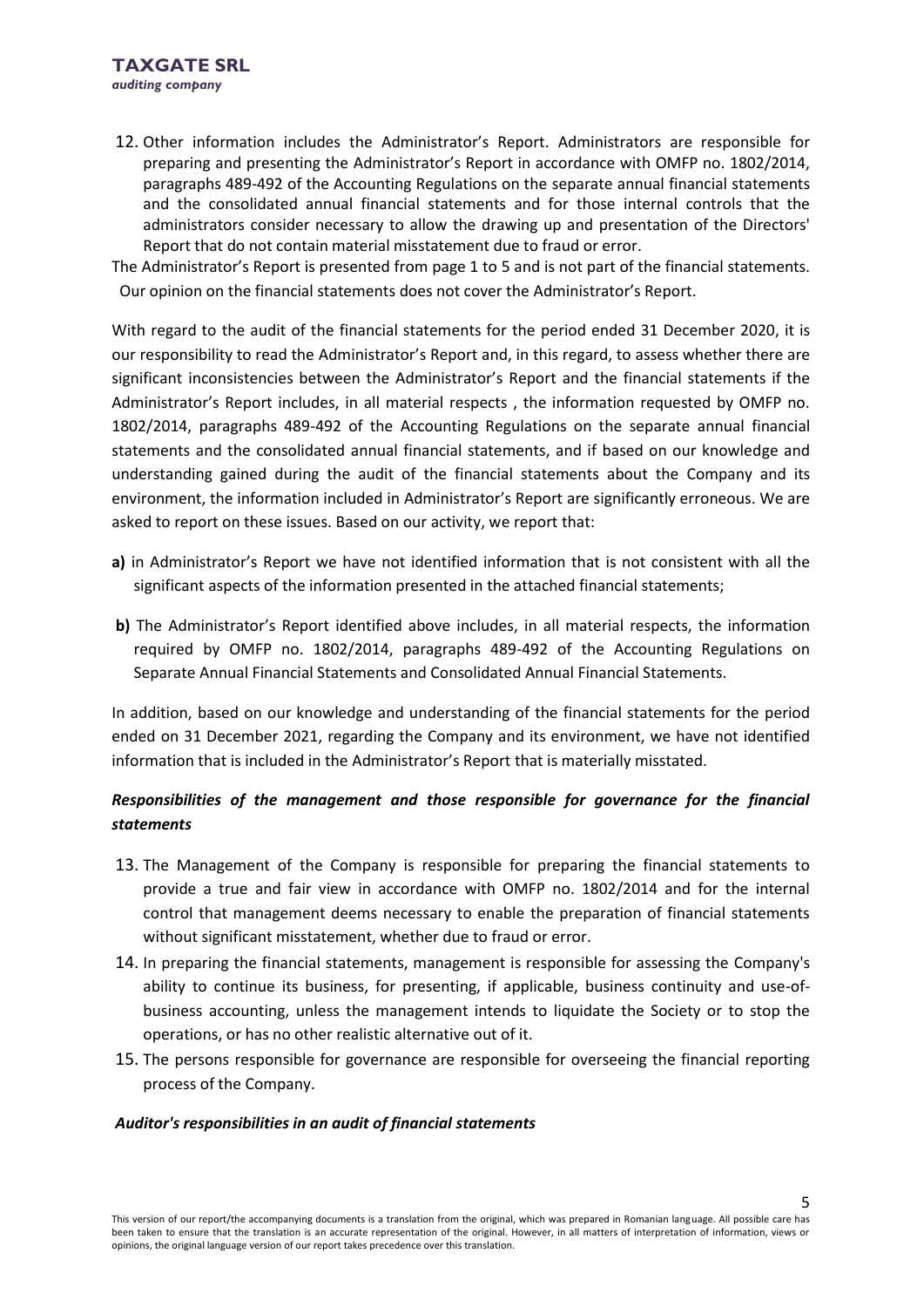- 16. Our objectives are to obtain reasonable assurance that the financial statements as a whole are free of material misstatement, whether due to fraud or error and to the issuance of an auditor's report that includes our opinion. Reasonable assurance is a high level of assurance, but it is not a guarantee that an audit conducted in accordance with ISA will always detect significant misstatement, if any. Distortions may be caused either by fraud or by error and are considered significant if reasonable assurance can be given that they, individually or collectively, will influence the economic decisions of users made on the basis of these financial statements.
- 17. As part of an ISA audit, we exercise professional judgment and maintain professional skepticism during the audit. Also:

• We identify and evaluate the risks of material misstatement of financial statements, whether due to fraud or error, we design and execute audit procedures in response to those risks and obtain sufficient audit evidence to provide a basis for our opinion. The risk of not detecting significant misstatement caused by fraud is higher than the failure to detect a significant misstatement caused by error, as fraud may imply secret, false, deliberate omissions, false statements, and avoidance of internal control.

• We understand the internal audit relevant to the audit in order to design audit procedures that are appropriate to the circumstances, but without the purpose of expressing an opinion on the effectiveness of the Company's internal control.

• We assess the appropriateness of the accounting policies used and the reasonableness of the accounting estimates and related disclosures made by management.

• Formulate a conclusion as to the appropriateness of management's use of accruals based on continuity of activity, and determine, based on audit evidence obtained, whether there is significant uncertainty about events or conditions that could generate significant doubts about the ability Society to continue its activity. If we conclude that there is a significant uncertainty, we must draw attention in the auditor's report on the financial statements or, if these presentations are inappropriate, change our opinion. Our findings are based on audit evidence obtained by the date of the auditor's report. However, future events or conditions may cause the Company not to continue operating on a business continuity basis.

• We evaluate the presentation, structure and content of financial statements, including disclosures, and the extent to which the financial statements reflect the transactions and events underlying them in a manner that results in a fair presentation.

- 18. We communicate to those responsible with governance, among other things, the planned area and timing of the audit, as well as the main findings of the audit, including any significant internal control deficiencies that we identify during the audit.
- 19. We also provide those charged with governance with a statment that we have complied with relevent etichal requierments regarding independence, and we communicate with them all relationships and matters that may reasonably be thought to bear on our independence, and where applicable, related safeguards.

6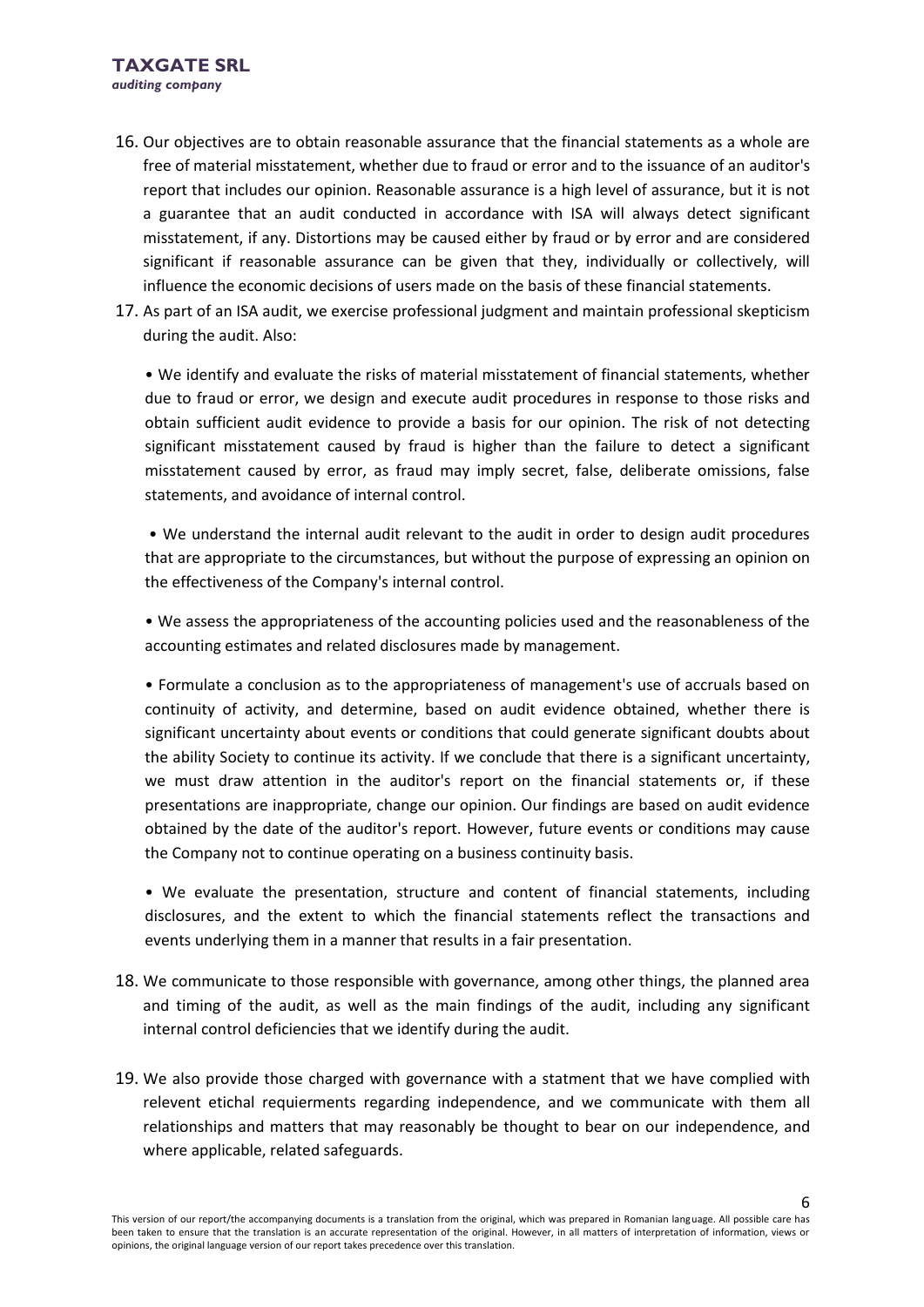20. From the matters communicated with those charged with governance, we determine those matters that were of most significance in the audit of separaate financial statments of the current period and therefore the key audit matters. We described these matters in our auditors' report unless law or other regulation precludes public disclosure about the matter or when, in extremely rare circumstances, we determine that a matter should not be communicted in our report because the adverce consequences of doing so would reasonably be expected to outweigh the public interest benefits of such comunnication.

# *Other matters*

21. This independent auditor's report is made solely to the Company's shareholders s as a body. Our audit work has been udertaken so that we might state to the Company's shareholders those matters we are requiered to state to them in a auditor's report and for no other purpose. To the fullest extent permitted by the law we do not accept or assume responsability to anyone other than the Company and the Company's shareholders s as a body, for our audit work, for this report or for the opinion we have formated.

# **Refer to the original signed Romanian version.**

# **On behalf of TAXGATE S.R.L.**

registered with the Authority for Public Supervision of the Statutory Audit Activity (ASPAAS)

with No FA1405

# **Auditor:**

# **Domocos Alexandra Nicoleta**

registered with the Authority for Public Supervision of the Statutory Audit Activity (ASPAAS)

with No AF1748

Date: 28.04.2022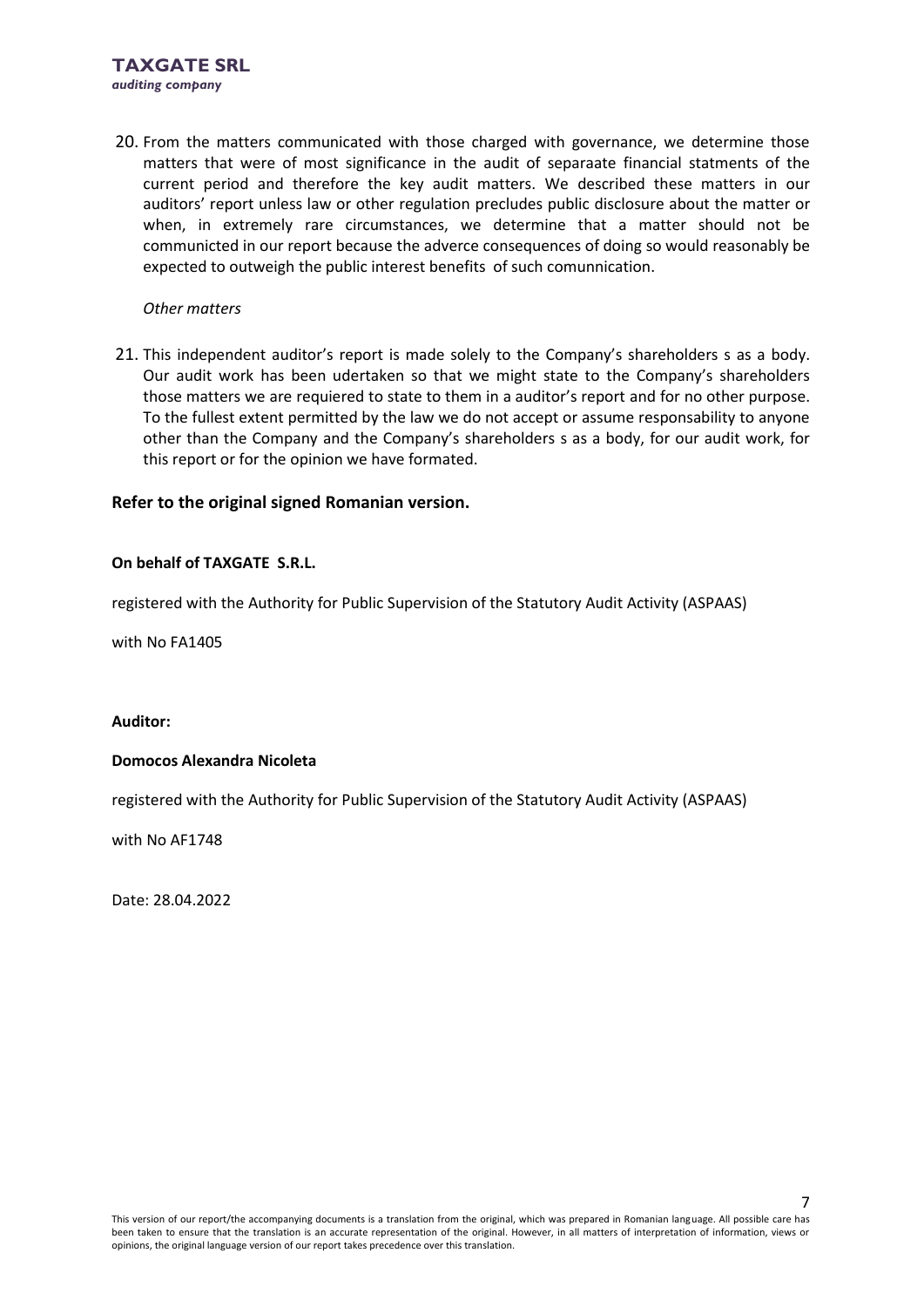*Translation from Romanian language*

# **BSB FASHION SA**

# **Financial Statements**

**Drafted according to Order of the Minister of Public Finance no. 1802/2014** 

**31 December 2021**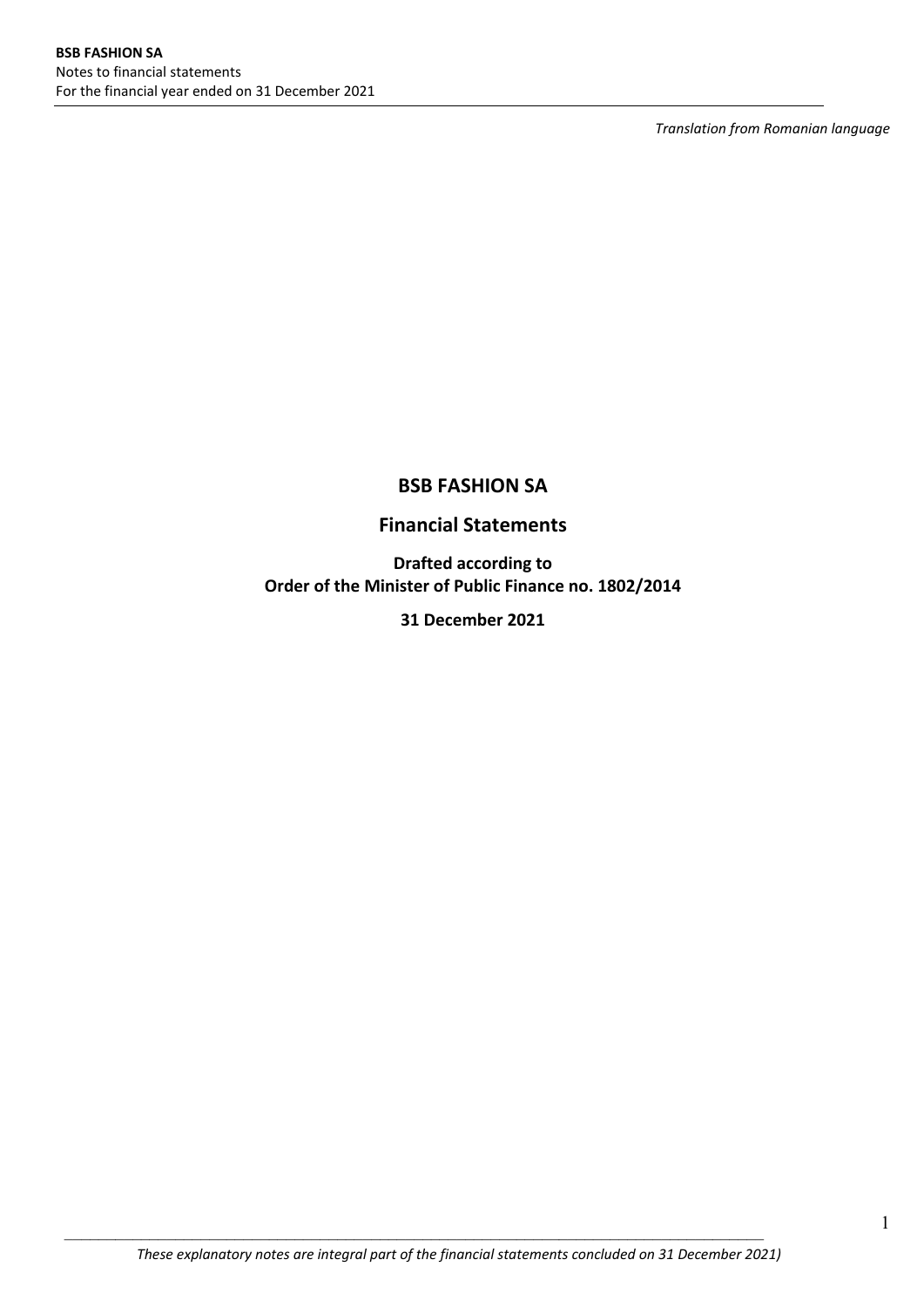#### **General information**

BSB FASHION SA is a Romanian joint stock company, with the office in Bucharest, Splaiul Unirii nr 108, et 2, ap 3, registered with the Trade Register under the no. J40/16927/2003, sole registration code 15985244 fiscal attribute RO.

The company was incorporated in 2003, having as main object of activity: Retail sale of clothing in specialised stores, NACE code -4771.

In 2021 the company has also carried out a second activity, code 4120 - Construction of residential and non-residential buildings.

The company has prepared the financial statements according to the Order of the Minister of Public Finance no. 1802/2014 for the approval of the accounting regulations on individual annual financial statements and consolidated annual financial statements, as amended and supplemented.

On 31.12.2021 the company exceeds the limits of at least two criteria provided by the OMFP 1802/2014 for medium and large entities, i.e.:

- total assets: over lei **17.5** million (equivalent of euro 8,391,612);
- net turnover: over lei **31** million (equivalent of euro 6,493,000);
- average number of employees during the financial year: **138**

Reason for auditing the financial statements.

#### **NOTE 1. Fixed assets**

|                                                           |                                                         | Value adjustments***)<br>Net book value |                                                     |                                                |                                                         |                                                         |                             |                                                |                           |                            |
|-----------------------------------------------------------|---------------------------------------------------------|-----------------------------------------|-----------------------------------------------------|------------------------------------------------|---------------------------------------------------------|---------------------------------------------------------|-----------------------------|------------------------------------------------|---------------------------|----------------------------|
|                                                           |                                                         | Gross value **)                         |                                                     |                                                |                                                         | (amortizations and allowances for doubtful debts        |                             |                                                |                           |                            |
| Name of the                                               |                                                         |                                         |                                                     |                                                |                                                         | or loss of value)                                       |                             |                                                |                           |                            |
| asset*)                                                   | Balance at the<br>beginning of<br>the financial<br>year | Increases****)                          | Assignments,<br>transfers and<br>other<br>discounts | Balance at the<br>end of the<br>financial year | Balance at the<br>beginning of<br>the financial<br>year | Adjustments<br>recorded<br>during the<br>financial year | Discounts or<br>resumptions | Balance at the<br>end of the<br>financial year | Balance on 1<br>Jan. 2020 | Balance on 31<br>Dec. 2020 |
| $\mathbf 0$                                               | $\mathbf{1}$                                            | $\overline{2}$                          | 3                                                   | $4 = 1 + 2 - 3$                                | 5                                                       | 6                                                       | $\overline{7}$              | $8 = 5 + 6 - 7$                                | 9                         | 10                         |
| Intangible assets                                         | 377,488.00                                              | 17868                                   | 6845                                                | 388,511.00                                     | 314,923.00                                              | 29,739.00                                               | 6845                        | 337,817.00                                     | 50,694.00                 | 62,565.00                  |
|                                                           |                                                         |                                         |                                                     | 0.00                                           |                                                         |                                                         |                             | 0.00                                           | 0.00                      | 0.00                       |
| Lands                                                     |                                                         |                                         |                                                     | 0.00                                           |                                                         |                                                         |                             | 0.00                                           | 0.00                      | 0.00                       |
|                                                           |                                                         |                                         |                                                     | 0.00                                           |                                                         |                                                         |                             | 0.00                                           | 0.00                      | 0.00                       |
| <b>Buildings</b>                                          | 535,363.00                                              |                                         | 423,831.00                                          | 111,532.00                                     | 518,883.00                                              | 5,344.00                                                | 423,831.00                  | 100,396.00                                     | 11,136.00                 | 16,480.00                  |
|                                                           |                                                         |                                         |                                                     | 0.00                                           |                                                         |                                                         |                             | 0.00                                           | 0.00                      | 0.00                       |
| Plant and<br>machinery                                    | 10,047,214.00                                           | 2,994,256.00                            | 624,927.00                                          | 12,416,543.00                                  | 4,377,860.00                                            | 2,361,345.00                                            | 610,092.00                  | 6,129,113.00                                   | 6,287,430.00              | 5,669,354.00               |
|                                                           |                                                         |                                         |                                                     | 0.00                                           |                                                         |                                                         |                             | 0.00                                           | 0.00                      | 0.00                       |
| Other plant, tools<br>and furniture                       |                                                         |                                         |                                                     | 0.00                                           |                                                         |                                                         |                             | 0.00                                           | 0.00                      | 0.00                       |
|                                                           |                                                         |                                         |                                                     | 0.00                                           |                                                         |                                                         |                             | 0.00                                           | 0.00                      | 0.00                       |
| Advance<br>payments and<br>tangible assets in<br>progress |                                                         |                                         |                                                     | 0.00                                           |                                                         |                                                         |                             | 0.00                                           | 0.00                      | 0.00                       |
|                                                           |                                                         |                                         |                                                     | 0.00                                           |                                                         |                                                         |                             | 0.00                                           | 0.00                      | 0.00                       |
| Financial assets                                          | 7,475,764.00                                            | 713842                                  | 2,267,221.00                                        | 5,922,385.00                                   |                                                         |                                                         |                             | 0.00                                           | 5,922,385.00              | 7,475,764.00               |
|                                                           |                                                         |                                         |                                                     | 0.00                                           |                                                         |                                                         |                             | 0.00                                           | 0.00                      | 0.00                       |
| <b>TOTAL</b>                                              | 18,435,829.00                                           | 3,725,966.00                            | 3,322,824.00                                        | 18,838,971.00                                  | 5,211,666.00                                            | 2,396,428.00                                            | 1,040,768.00                | 6,567,326.00                                   | 12,271,645.00             | 13,224,163.00              |

**Fixed assets** of the company on 31.12.2021 amount to RON 12,271,645 (net value)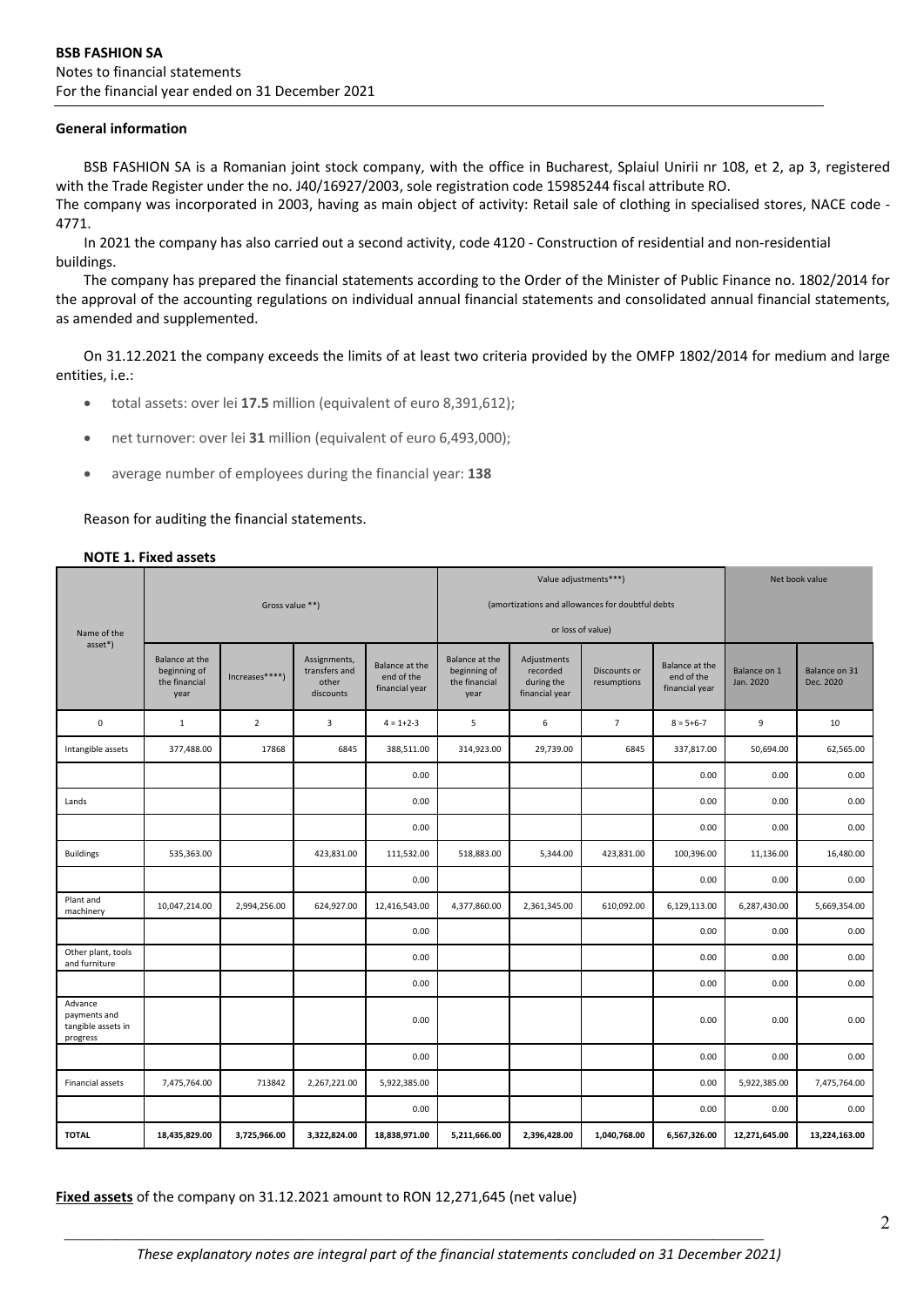**Intangible assets** of RON 50,694 (net value) represent licenses and IT software.

**Tangible assets** are represented by vehicles and equipment.

Decreases recorded in 2021 represent the application of accounting policies according to 1802/2014.

**Financial assets** consist of rented premises guarantees, of RON 371,589, long term loans to affiliates amounting to lei 5,550,796 of which related interests of ron 1,754,100,

The company has concluded an agreement with Vista bank for the issue of letters of guarantee – amounting to euro 605 000. Letters of guarantee have been issued to store owners.

# **NOTE 2. Provisions for risks and expenses**

According to director's decision, in 2021 the company has cancelled the provision of lei 112,000 related to the loan given to European Immobiliar, recording a loss of value.

In 2021 the company has recorded the provisions below:

- provision for untaken holidays amounting to lei 460,975
- provision for depreciated merchandise lei 10,880

### **NOTE 3. Profit distribution**

In 2021 the company has recorded a profit of lei 1,857,671, which, according to the Decision of the shareholders, has been approved and appropriated.

# **NOTE 4. Review of operating profit/loss**

On 31.12.2021 company's operating activity resulted into a profit of lei 4,886,235, as follows:

| <b>NAME OF INDICATOR</b>                         | 2020              | 2020              |
|--------------------------------------------------|-------------------|-------------------|
| Net turnover                                     | 31,677,085.00     | 61,911,014.00     |
| Cost of materials used and of services delivered | (35, 724, 350.00) | (60, 143, 594.00) |
| Gross profit/loss related to net turnover        | (4,047,265.00)    | 1,767,420.00      |
|                                                  |                   |                   |
| Other operating expenses                         | (282, 222.00)     | (464, 377.00)     |
| Revenue related to production cost in progress   | 2,839,610.00      | 1,646,695.00      |
| Expenses related to production cost in progress  | (2,839,610.00)    | (1,646,695.00)    |
| <b>Subsidies</b>                                 | 1,941,530.00      |                   |
| Other operating revenues                         | 187,484.00        | 554,628.00        |
| <b>Operating profit/loss</b>                     | (2,200,473.00)    | 1,857,671.00      |

Company's turnover has recorded a growth of approximately 95 % in 2021 compared to 2020 – due to the closure of stores between 20 March and 15 June 2020 and to the decrease in sales during restrictions imposed by authorities.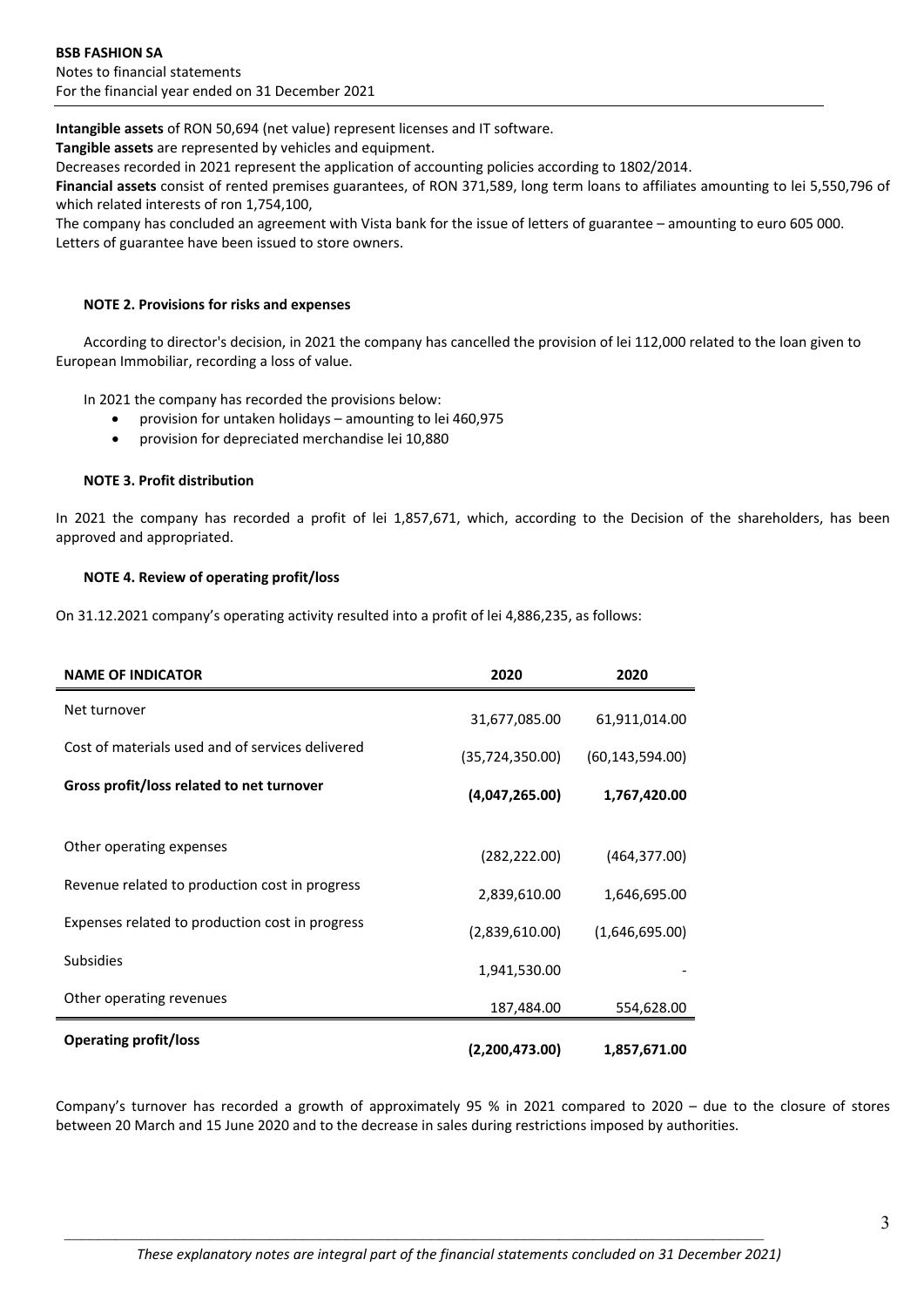# **NOTE 5. Statement of Receivables and Debts**

| <b>Receivables</b>                                       | <b>Balance on</b><br>31.12.2020 | <b>Balance on</b><br>31.12.2021 | <b>Liquidity term</b> |          |  |
|----------------------------------------------------------|---------------------------------|---------------------------------|-----------------------|----------|--|
|                                                          | $col. 2+3)$                     | $(col. 2+3)$                    | < 1 year              | > 1 year |  |
|                                                          | 1                               | 1                               | 2                     | 3        |  |
| Trade receivables (acc. 4092+411+418)                    | 1,155,974.00                    | 2,239,883.00                    | 2,239,883.00          |          |  |
|                                                          |                                 |                                 |                       |          |  |
| Of which, with affiliates:                               | 1,105,489.00                    | 425,707.00                      | 425,707.00            |          |  |
| Employee-related receivables                             |                                 |                                 |                       |          |  |
| State budget and social insurance related<br>receivables | 298,544.00                      | 346,771.00                      | 346,771.00            |          |  |
| State budget and social insurance related<br>receivables | 2,164.00                        |                                 |                       |          |  |
| Other affiliated entities receivables                    |                                 |                                 |                       |          |  |
| Other receivables (of acc. 461, 471)                     |                                 |                                 |                       |          |  |
| <b>TOTAL RECEIVABLES</b>                                 | 1,456,682.00                    | 2,586,654.00                    | 2,586,654.00          |          |  |

On 31 December 2021 the statement of receivables and debts of the company is as follows:

Company's receivables are recognized in the balance sheet at fair value and the foreign currency receivables have been revalued at the NBR reference rate as of 31.12.2021.

The company has sold the Petricani 42 real estate project for the amount of EUR 496,000, of which it still has to collect the amount of Euro 346,000 due on 15.09.2022.

Receivables from affiliated parties are detailed at Note 10, item C

| <b>Debts</b>                                       | <b>Balance on</b><br>31.12.2020   | <b>Balance on</b><br>31.12.2021 | <b>Liquidity term</b> |                  |           |
|----------------------------------------------------|-----------------------------------|---------------------------------|-----------------------|------------------|-----------|
|                                                    | $\left(\text{col. } 2+3+4\right)$ | $(col. 2+3+4)$                  | < 1 year              | $1 - 5$<br>years | > 5 years |
|                                                    | 1                                 | 1                               | 2                     | 3                | 4         |
| Bank loans                                         |                                   |                                 |                       |                  |           |
| Leasing debts                                      | 231,692.00                        | 5,156.00                        | 5.156                 |                  |           |
| Trade payables (acc. 401+408+419)                  | 1,407,083.00                      | 1,263,898.00                    | 1,263,898.00          |                  | 0         |
| Employee-related debts (acc.<br>421+4281)          | 273,394.00                        | 794,726.00                      | 794,726.00            |                  |           |
| State budget and social insurance<br>related debts | 915,399.00                        | 1,180,144.00                    | 1,180,144.00          | 0                |           |
| Trade payables with non-resident<br>affiliates     | 7,256,849.00                      | 5,849,036.00                    | 5,849,036.00          |                  |           |
| Trade payables with resident affiliates            |                                   |                                 |                       |                  |           |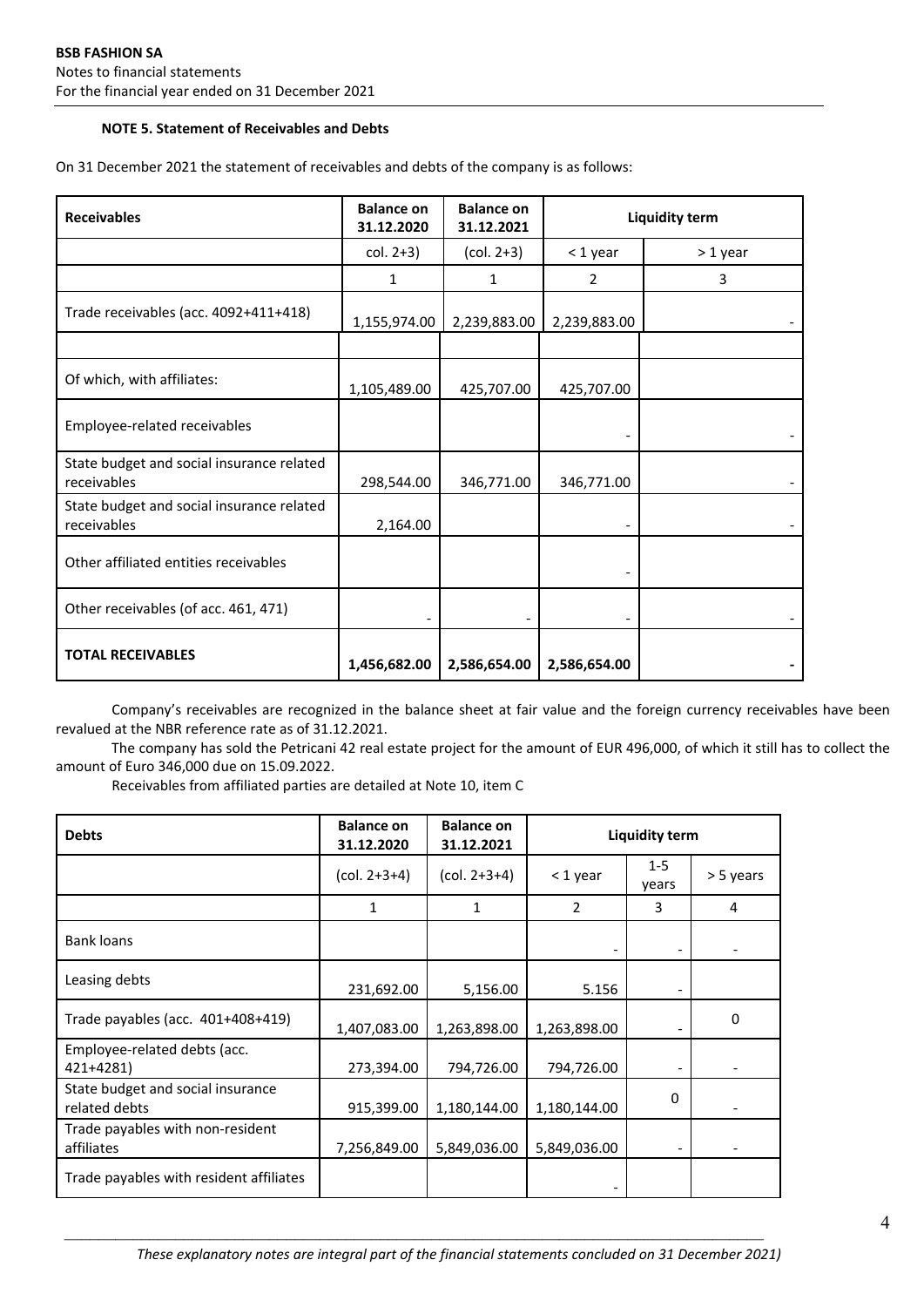# **BSB FASHION SA** Notes to financial statements For the financial year ended on 31 December 2021

| Other debts (acc. $45*+462$ ) |                                             |   |  |   |
|-------------------------------|---------------------------------------------|---|--|---|
| Loans from affiliates         |                                             | - |  | - |
| I TOTAL DEBTS                 | 10,084,417.00   9,092,960.00   9,092,960.00 |   |  |   |

Company's debts are recognised in the balance sheet, being certain and liquid, and they have been recorded at fair value. The total amount of such debts is of RON **9,092,960** of which RON **9,092,960.00** are current debts.

The greatest weight is represented by trade payables to the parent company B&F COMMERCIAL AND GARMENTS SA. They represent purchases of goods and were made for the current activity of the company and represent more than 70% of the total debts.

|                                          | <b>Debts</b> |
|------------------------------------------|--------------|
| <b>Name</b>                              | <b>RON</b>   |
| <b>B&amp;F COMERCIAL AND GARMENTS SA</b> | 5,849,036.00 |
| <b>TOTAL</b>                             | 5,849,036.00 |

Transactions in foreign currency are converted in Romanian leu, at the exchange rate of the date of the transaction. Receivables and debts denominated in foreign currency at the balance sheet date are converted in RON at the exchange rate at the end of the period. Gains and losses resulting from the currency exchange are registered in the profit and loss account.

On 31 December 2021 exchange rates used for conversion are those published by the National Bank of Romania:

1 EUR = 4.9481 RON 1 USD = 3.3707 RON

### **NOTE 6. Summary of accounting policies**

#### **a) Basis of drafting the financial statements**

These are the individual financial statements of SC BSB FASHION SA drafted according to:

- Accounting Law 82/1991(republished, as amended and supplemented).
- Provisions of the Order of the Minister of Public Finance no. 1802/2014 ("OMF 1802/2014") as subsequently amended and supplemented
- Accounting policies manual in force on 31/12/2021

The financial statements only refer to SC BSB FASHION SA.

The company has no subsidiaries to require the consolidation but is included in the consolidation of financial statements at the level of B&F COMMERCIAL AND GARMENT SA group, of which it is party.

The accounting entries based on which these financial statements have been prepared are made in lei (RON) based on the historical cost principle, except for those situations where the fair value has been used, in accordance with the Company's accounting policies and OMF 1802/2014.

These financial statements are presented in lei ("RON") unless another currency to be used is expressly provided.

Financial statements include:

- 1. balance sheet (code 10);
- 2. profit and loss account (code 20);
- 3. statement of changes in equity
- 4. statement of treasury flows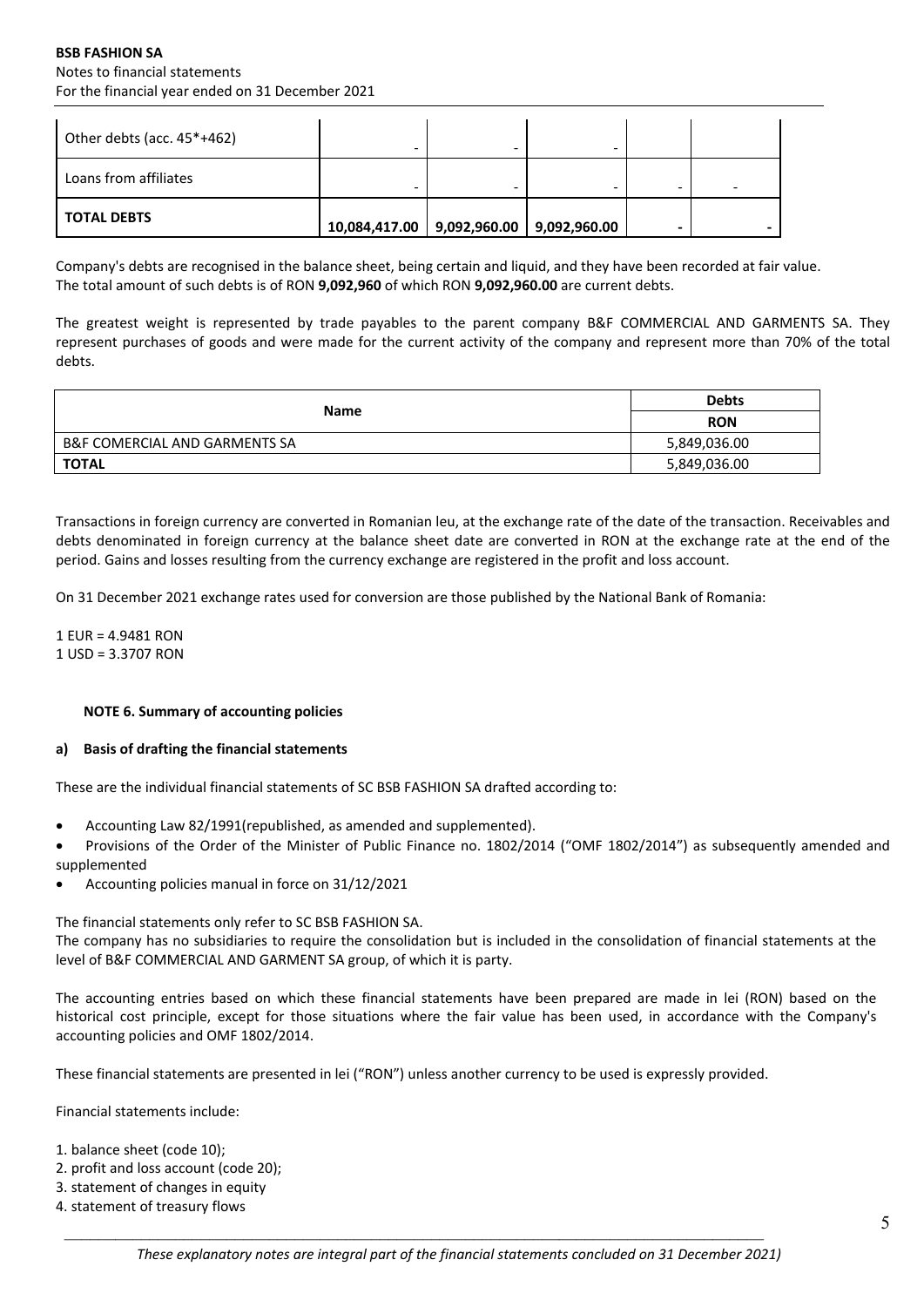5. explanatory notes to annual financial statements.

They are accompanied by the form "Informative data" (code 30) and by form "Statement of fixed assets" (code 40).

### **Use of accounting estimates**

The preparation of Company's financial statements in accordance with the provisions of OMF 1802/2014, as amended, requires the Company's management to make estimates and assumptions that affect the reported amounts of revenues, expenses, assets and liabilities, as well as the presentation of contingent liabilities and assets at the end of the period. However, the inherent uncertainty that exists regarding these estimates and assumptions could result into a significant future adjustment to the book value of assets and liabilities recorded.

#### **Going concern**

The nature of Company's activity may cause unpredictable variations as to the future cash entries. The management has analysed the opportunity of drafting the financial statements based on the going concern principle.

On 31 December 2021 the company has registered a profit of lei 1,857,671; the profit was approved by shareholders' meeting.

Projections made by Management showed that the business is profitable in the long term. During this period, the Company is independent, having the financial means necessary to carry out its activities.

#### **Currency conversions**

Transactions in foreign currency are converted in Romanian RON, at the exchange rate of the date of the transaction. Exchange rates used to convert the balances expressed in foreign currency on 31 December 2021 were of 1 EUR = **4.9481 RON** (31 December 2020: 1 EUR = 4.8683 RON), respectively 1 USD = 3.3707 RON (31 December 2020: 1 USD = 3.971RON).

Monetary assets and liabilities denominated in foreign currency (cash and cash equivalents, such as bank deposits, receivables, and payables in foreign currency) must be measured and reported by using the exchange rate communicated by the National Bank of Romania valid at the end of the financial year.

Positive or negative foreign exchange differences between the exchange rate at the date of registration of receivables or debts in foreign currency, or at the rate at which they are recorded in previous financial statements and the exchange rate at the end of the financial year are registered as financial revenues or expenses, as applicable.

### **Comparative statements**

If the figures for the previous period are not comparable with those for the current period, this is presented and explained in the explanatory notes, without changing the comparative figures for the previous year.

The accounting policies have been developed depending on the specifics of the activity and in compliance with the basic accounting concepts, i.e.:

- accrual accounting principle
- going concern principle
- consistency principle
- prudence concept
- principle of separate valuation of components of asset and liability items
- the accounting registration and presentation of balance sheet and profit and loss items considers the economic background of the transaction or concerned commitment
- the acquisition or production cost valuation principle
- materiality principle
- opening balance principle, and
- offsetting principle.

In 2021 there were no deviations from accounting principles and policies, valuation methods and other provisions of accounting regulations.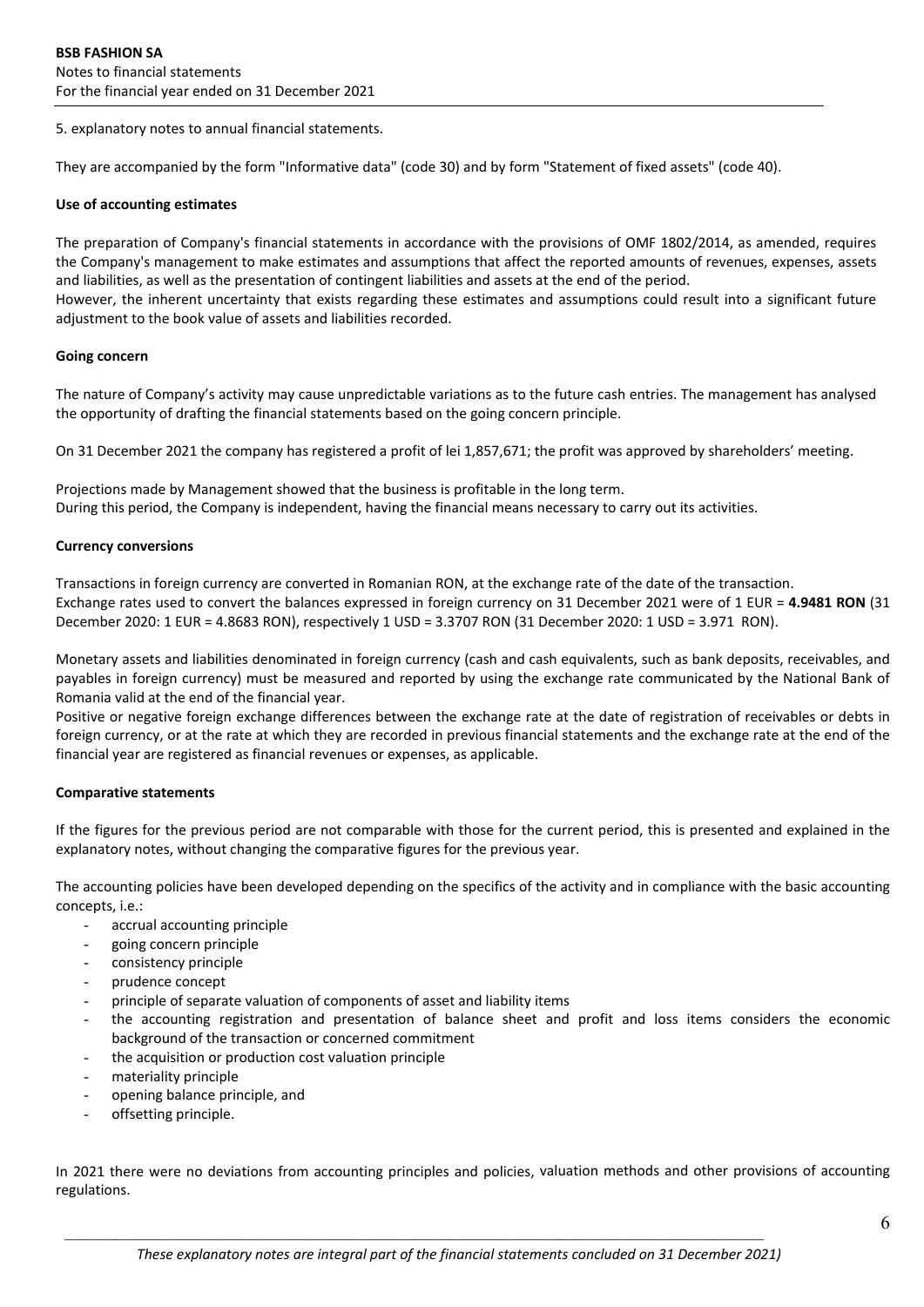#### **b) Fixed assets and depreciation**

#### **Intangible assets**

#### **Set‐up costs**

Set-up costs are recorded as expense in the profit and loss account when made.

#### **IT programs**

Intangible assets consist of set-up costs, programs, licenses; they are depreciated within 12 months, less anti-virus programs, which are depreciated depending on their validity term. They are recorded at purchase cost.

#### **Tangible assets**

#### **Cost/Measurement**

Tangible assets are assets that:

a) are held by an entity for use in the production or supply of goods or services, for lease to third parties or for administrative purposes; and

b) are used for more than one year

The initial cost of tangible assets consists of the purchase price, including import duties or non-recoverable purchase charges, transport, handling expenses, commissions, notary fees, costs of obtaining permits and other non‐recoverable expenses directly attributable to the tangible asset, and any direct costs attributable to bringing the asset to its operating place and condition.

Expenditure on the maintenance and repair of fixed assets is included in the profit and loss account as incurred. Investments in tangible assets are recognised as a component of the asset in the form of subsequent expenditure. To be capitalised, they must have the effect of improving their initial technical parameters and lead to future economic benefits additional to those initially estimated.

When the Company determines that an item of tangible assets is held for sale or is improved for sale, the asset is transferred from the tangible assets category to inventories at the time the decision is made to change its use. The transfer value shall be the undepreciated value at the date of the transfer.

If the tangible asset has been revalued, the revaluation reserve account is closed at the reclassification of the asset.

If an item of the tangible assets is revalued, all other assets in the group to which it belongs must be revalued, except where there is no active market for that asset. If the fair value of a tangible asset can no longer be established by reference to an active market, the value of the asset presented in the balance sheet must be at its revaluated value at the date of the last revaluation, minus accumulated value adjustments.

### **Amortization**

The economic useful life is the period during which an asset is expected to be available for use by an entity.

The amortization is calculated by using the straight‐line method over the lifetime of the asset and is entirely deducted.

The useful life of categories of tangible assets is in accordance with the Catalogue of Classification and Normal Useful Lives of Fixed Assets.

Amortization charges on tangible assets are recorded in the profit and loss account.

### **Depreciation of fixed assets**

For asset items, any shortfall between the inventory value and the net book value of the asset item is recorded in the accounts as additional depreciation in case of depreciable assets for which the depreciation is irreversible.

The book value of fixed assets is represented by their acquisition cost less the accumulated depreciation to that date and accumulated impairment losses.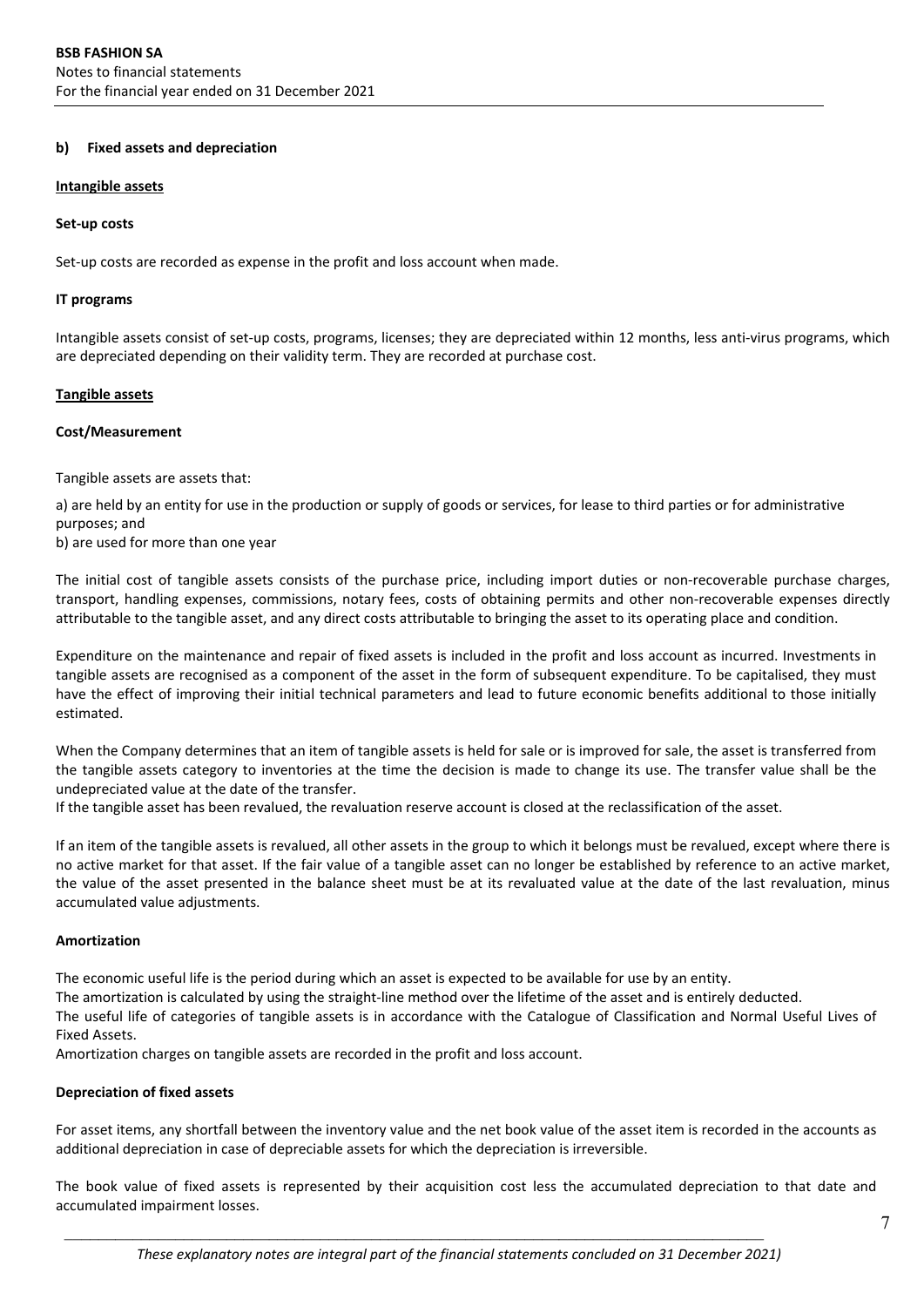#### **c) Inventories**

#### **Small inventory**

Small inventory is recorded into the expenses account at the purchase date.

#### **Consumables**

Consumables are of the type used and managed by the company according to the legislation in force.

#### **Goods and packaging materials**

The main categories of inventories are goods.

The cost of inventories includes all costs related to the purchase, as well as other costs borne to bring the inventories to the shape and place in which they are now.

Stock accounts are kept by using the perpetual inventory, quantity by value. The company carries out periodically, depending on the size of the management, ‐ a factual inventory of the stocks of goods in stores.

The determination of stock exits during the period is based on the tax receipts issued and on the actual inventory at the end of the period.

The company uses the FIFO (first in, first out) method to determine the cost of sales, and stocks are kept at historical cost.

At the balance sheet date, stocks are valued at the lower value between the cost and the net realisable value. The net realisable value is the estimated sale price expected to be realised during the activity, less the estimated costs to complete the asset, where applicable, and estimated costs necessary to sell.

Where appropriate, value adjustments are made for obsolete, slow-moving, or defective inventories. Packaging is represented by paper bags offered to customers at the time of purchase of the products. For packaging, the legislation on the recovery of wastes placed on the domestic market is complied with by means of the buy-back contract concluded with Ecologic 3R.

Production in progress ‐ represents the value of investments made by the company to develop residential buildings. The company has real estate development projects in its own name.

### **d) Receivables**

Trade receivables are recognised and recorded at the original invoiced amount less the impairment losses for non‐collectible amounts.

Impairment losses are established when there is evidence that the Company will not be able to collect the receivables when originally agreed. Uncollectible receivables are registered as expenses when identified.

### **e) Cash and other treasury assets**

Cash and cash equivalents include cash and current bank accounts on 31 December 2021. The value of bank accounts in foreign currency is presented in RON at the exchange rate communicated by the NBR on the last day of 2021.

### **f) Trade payables**

Trade payables are recorded at cost, which represents the amount of the obligation to be paid in the future for goods and services received, whether invoiced to the Company or not. Debts are registered at their value recorded in documents or contracts.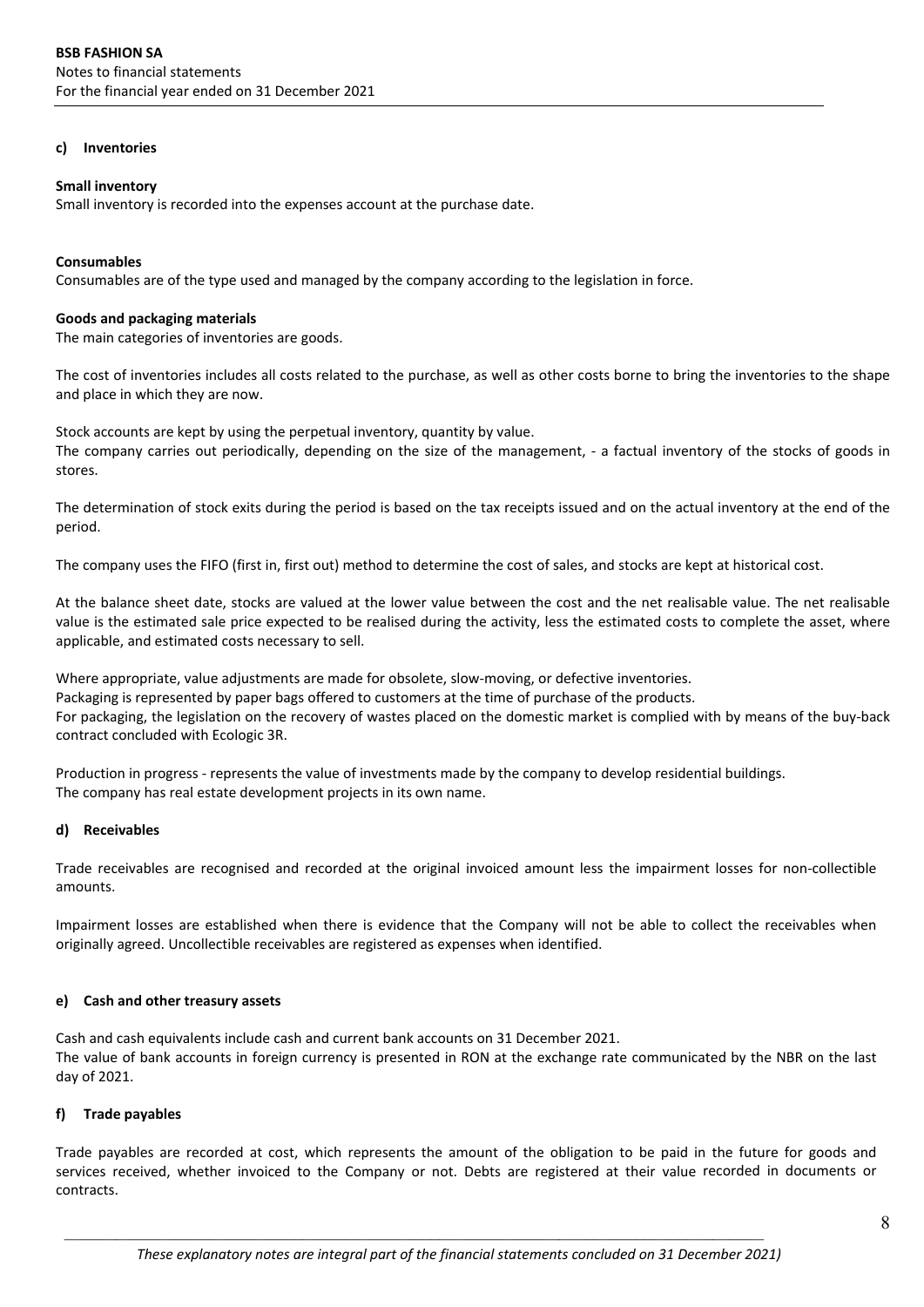## **g) Loans offered**

Short-term and long-term loans are registered at the amount given. Interest income is registered in the interest income account.

# **h) Leasing agreements**

# **Financial leasing**

Financial leasing agreements, which transfer to the Company all the risks and benefits of the ownership of the leased fixed assets are capitalised at the date of commencement of the leasing, at the purchase value of the leased fixed assets. Lease payments are separated between the interest expense and the decrease in lease debt. Interest expense is directly registered into the profit and loss account.

Assets capitalised under a financial leasing agreement are depreciated consistent with the normal amortization policy for similar assets.

# **Operational leasing**

Payments related to an operational leasing agreement are recognized as expenses into the profit and loss account, on a straight‐line basis, throughout the leasing agreement.

# **i) Provisions**

Provisions are recognised when the Company has a present obligation (legal or implicit) because of a past event; it is probable that an outflow of resources will be required to settle the obligation, and the liability can be measured reliably. Provisions for taxes are established for amounts due to the State budget, provided that these amounts are not reflected as a liability in the relationship with the State.

Provisions are reviewed at each balance sheet date and adjusted to reflect management's best current estimate in this regard. If an outflow of resources is no longer probable for the settlement of a liability, the provision must be reversed through a write‐back.

# **j) Pensions and post‐employment benefits**

As part of the current activity carried out, the Company makes payments to the Romanian State for the benefit of its employees. All employees of the Company are included in the pension plan of the Romanian Government. The Company has no other pensions scheme or post‐retirement benefits plan and, therefore, has no obligation as to the pensions. Moreover, the Company does not have the obligation to offer additional benefits to former or current employees.

# **k) Taxes and charges**

The current income tax is calculated in accordance with the Romanian tax regulations and is reported through the tax return. The income tax rate is applied to the taxable profit, resulting from the adjustment of the accounting profit with non-taxable and/or non-deductible items, at a rate of 16%. The fiscal loss is reported during a period of 7 years.

The value added tax due to the state budget is established monthly, by settlement, as the difference between the amount of the tax due for goods supplied or services rendered (output VAT) and the amount of the input charge for purchases of goods and services (input VAT).

The tax difference, excess or shortfall, between the output VAT and the input VAT is recorded in separate accounts (VAT payable and VAT receivable) and is settled in accordance with the law.

### **l) Recognition of revenues and expenses**

Revenues and expenses refer to the reporting period and are recorded per revenues and expenses items.

The opening balance principle and the offsetting principle have also been complied with, i.e. assets have not been offset with liabilities, nor revenues with expenses.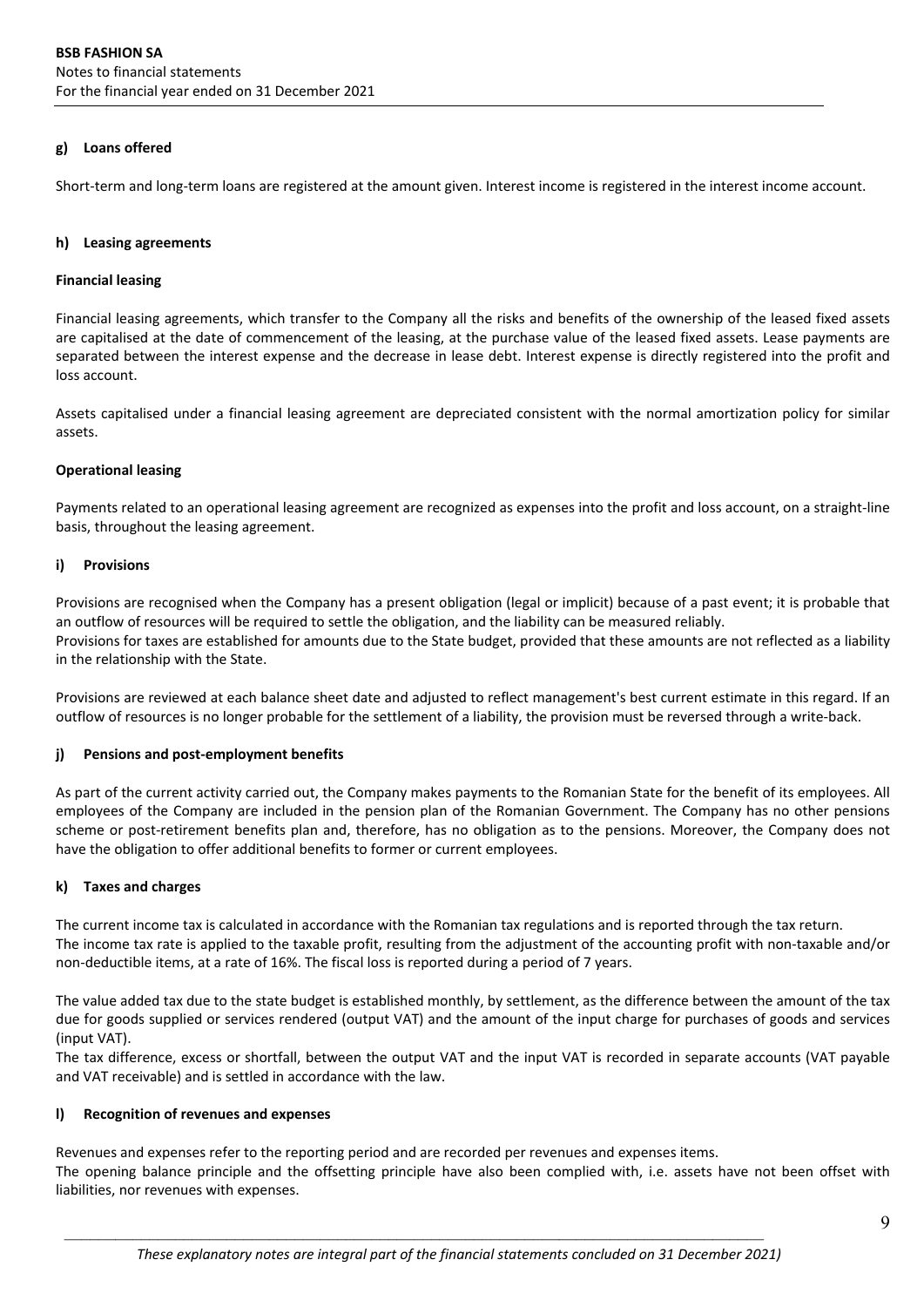Revenues are recorded when significant risks and advantages for holding the ownership of goods are transferred to the client. The amounts representing revenues are free from any sale charges (VAT), but include the commercial discounts offered. Financial discounts given to customers (discounts) are registered as financial expenses of the period, without changing the value of Company's revenues.

### **m) Indebtedness costs**

Interest expenses are recognized into the profit and loss account in the period to which they refer.

#### **n) Affiliated parties**

According to OMF 1802/2014 an entity is affiliated to a company if it is under the control of that company.

Control means when the parent company fulfils one of the following criteria:

a) holds most voting rights of shareholders or stockholders into another entity, hereinafter referred to as the subsidiary;

b) is shareholder or stockholder of a company and has the right to appoint or revoke most members of the administration, management or supervisory bodies of that subsidiary;

c) is shareholder or stockholder of a subsidiary and has the right to exercise a major influence on that subsidiary, based on an agreement concluded with the concerned entity or another term of the articles of incorporation or charter if the law applicable to the company allows such agreements or terms;

d) is shareholder or stockholder of an entity and most members of the administration, management, and supervisory bodies of that entity (subsidiary) that have occupied such positions during the financial year, during the previous financial year and until the consolidated annual financial statements are drafted, were appointed as result of exercising the voting rights only; or

e) is shareholder or stockholder of an entity and has individual control of most of the voting rights of the shareholders or stockholders of that entity (subsidiary), as result of an agreement concluded with other shareholders or stockholders of that subsidiary.

An entity is "related" to another entity if:

a) the entity and the reporting entity are members of the same group (which means that each parent company, subsidiary and subsidiary in the same group is related to the others);

b) an entity is an associated or jointly controlled entity of the other entity (or an associated or jointly controlled entity of a member of the group to which the other entity belongs);

c) both entities are jointly controlled entities of the same third party;

d) an entity is a jointly controlled entity of a third entity, and the other is an associated entity of the third entity;

e) the entity is a post-employment benefit plan for the benefit of employees of the reporting entity or an entity related to the reporting entity. If the reporting entity itself is such a plan, the sponsoring employers are also related to the reporting entity;

f) the entity is controlled or jointly controlled by a person identified in item 474 (of OMFP 1802/2014)

g) a person identified in item 474 subitem (i) has significant influence over the entity or is a key management personnel of the entity (or of the entity's parent company);

h) the entity or any member of a group of which it is a party provides the reporting entity or the reporting entity's parent with services related to key management personnel of that entity.

### **k) Accounting errors**

The correction of errors relating to previous financial years does not result into a change in the financial statements of those years. In case of errors relating to previous financial years, the correction of such errors does not involve any adjustment to the comparative information presented in the financial statements.

Any impact on the comparative information relating to the financial position and financial performance, respectively the change in the financial position, is presented in the notes to the financial statements and adjusted in retained earnings during the year.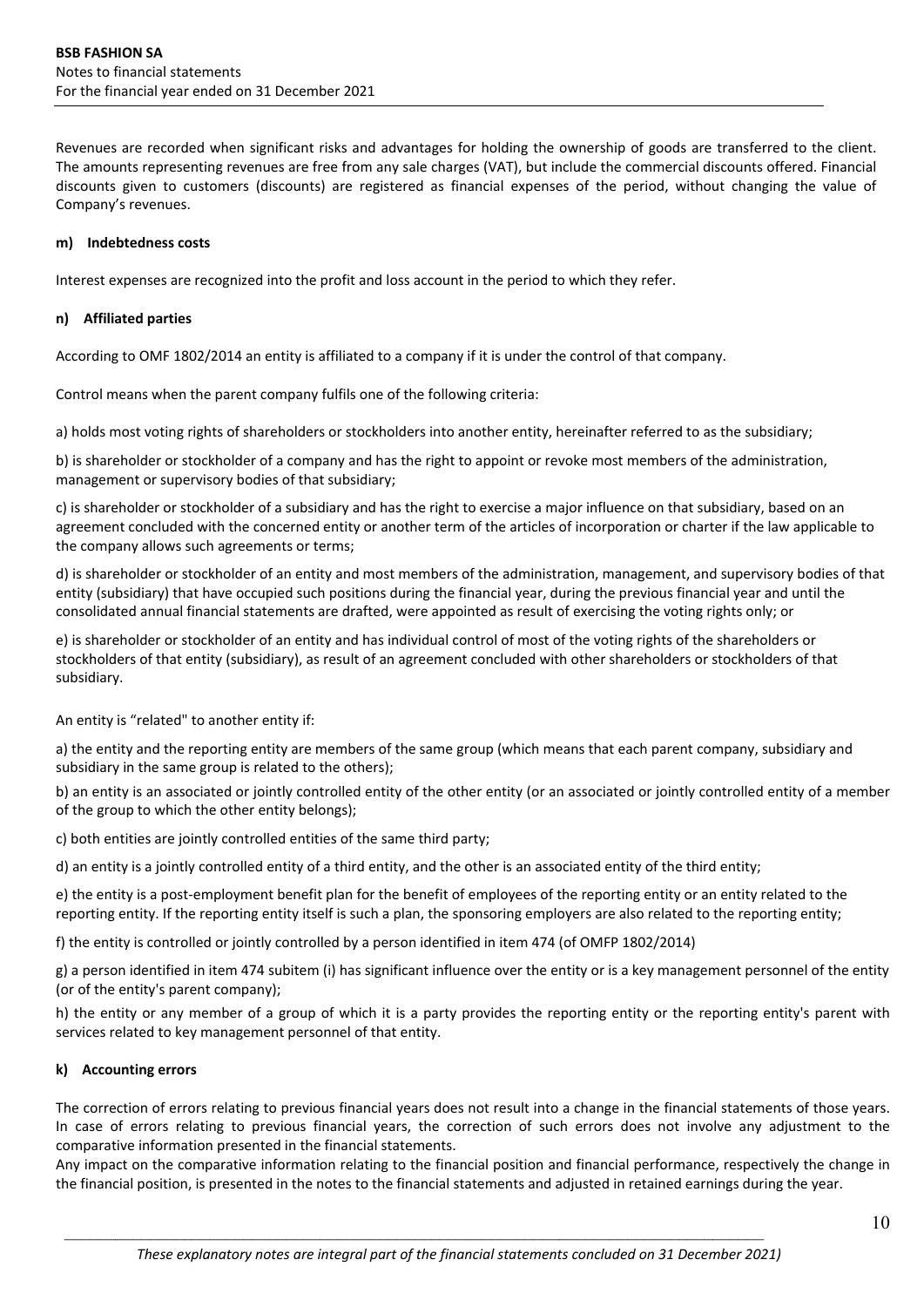# **l) Events after the balance sheet date**

Events after the balance sheet date that provide additional information about Company's position at the balance sheet date (events leading to an adjustment to the financial statements) are reflected in the financial statements. Events after the balance sheet date that do not result into an adjustment to the financial statements are presented in the notes, if significant.

# **NOTE 7. Contribution and sources of funding**

On 31.12.2020 the share capital amounts to RON 39,093,725. Company's share capital is divided into 39,093,725 shares with a nominal value of 1 RON each.

The contribution to the share capital and the structure thereof are as follows:

|                                                     | <b>Number</b>    |               |            |
|-----------------------------------------------------|------------------|---------------|------------|
|                                                     | of shares        | <b>Amount</b> | Percentage |
| 2021.                                               |                  |               |            |
|                                                     | (thousand)       | (lei)         | (%)        |
|                                                     | number of shares | amount        |            |
| B&F COMMERCIAL AND GARMENT INDUSTRIES SA            | 38,994,895       | 38,994,895    | 99.7472%   |
| OTHERS - natural persons                            | 98.830           | 98.830        | 0.25%      |
| Total                                               | 39,093,725       | 39,093,725    |            |
|                                                     |                  |               |            |
|                                                     | <b>Number</b>    |               |            |
|                                                     | of shares        | <b>Amount</b> | Percentage |
| <u>2020.</u>                                        |                  |               |            |
|                                                     | (thousand)       | (lei)         | (%)        |
|                                                     | number of shares | amount        |            |
| <b>B&amp;F COMMERCIAL AND GARMENT INDUSTRIES SA</b> | 38,994,895       | 38,994,895    | 99.7472%   |
| OTHERS - natural persons                            | 98.830           | 98.830        | 0.25%      |

The contribution to company's benefits and losses is pro-rata to the shares held by each shareholder.

Company's obligations are guaranteed by the share capital.

Such capital has been recorded in company's accounts and is pointed out in the accounting balance sheet on 31.12.2021 according to the articles of incorporation.

|                                                          | Balance on         |                  | Discounts/           | <b>Balance on</b>     |
|----------------------------------------------------------|--------------------|------------------|----------------------|-----------------------|
| <b>Statement of equity changes</b><br><b>Equity item</b> | 01 January<br>2021 | <b>Increases</b> | <b>Distributions</b> | 31 12 2021            |
|                                                          | (lei)              | (lei)            | (lei)                | (lei)                 |
|                                                          | open account       | increase         | decrease             | Closing<br>31.12.2019 |
|                                                          |                    | 2                | 3                    |                       |
| Subscribed capital (note 7) - capital                    | 39,093,725.00      |                  |                      | 39,093,725.00         |
| Capital premiums                                         | -                  |                  |                      |                       |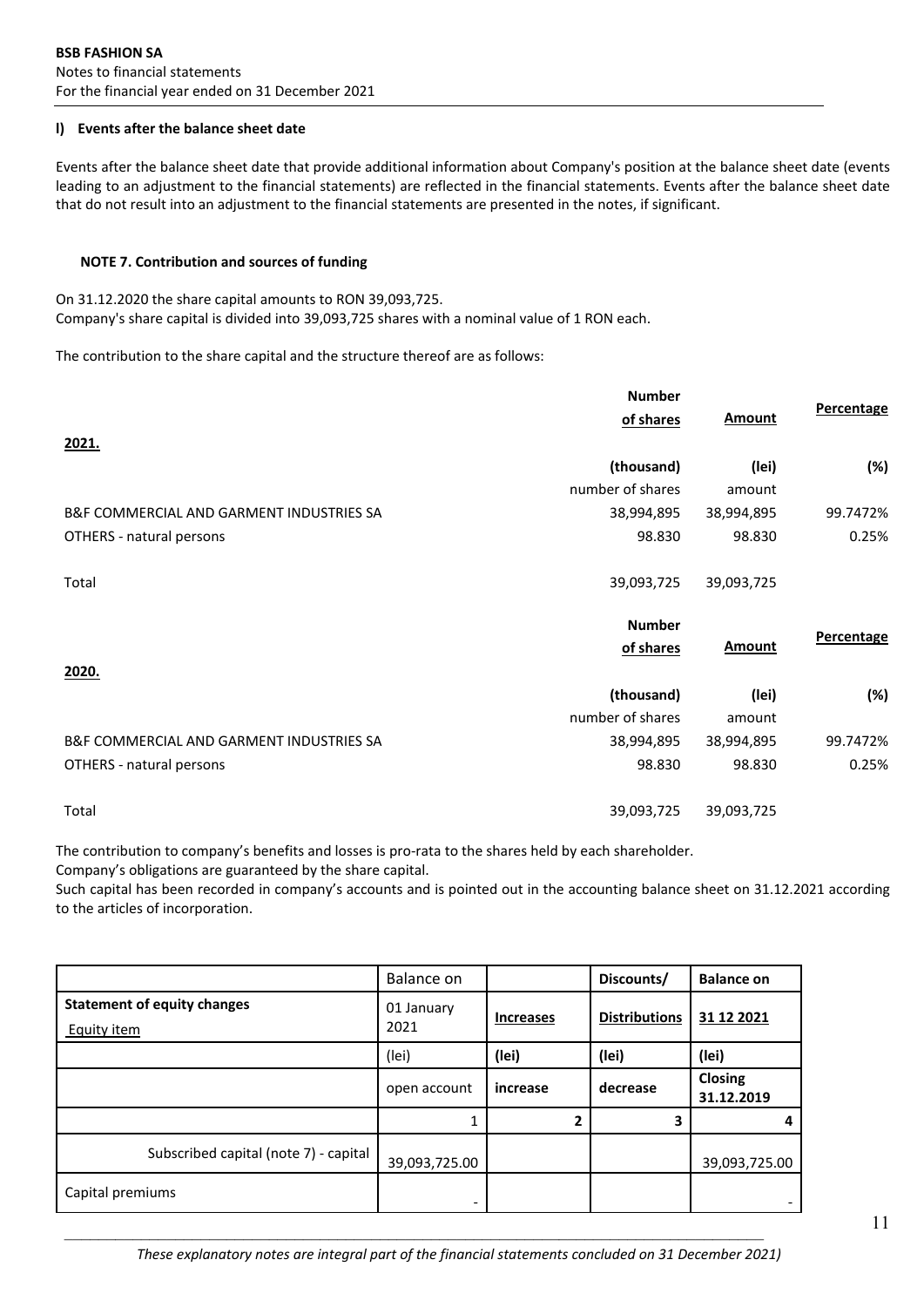### **BSB FASHION SA** Notes to financial statements For the financial year ended on 31 December 2021

| <b>Revaluation reserves</b>              |                |              |                |
|------------------------------------------|----------------|--------------|----------------|
| Legal reserves                           | 633,223.00     | 117,000.00   | 750,223.00     |
| Other reserves                           |                |              |                |
| Retained earnings representing           | (8,841,626.00) |              | (8,841,626.00) |
| non-distributed profit or uncovered loss |                |              |                |
| Retained earnings from the               | (51, 575.00)   | (1,758.00)   | (53, 333.00)   |
| correction of accounting errors          |                |              |                |
| Profit or loss of the financial year     |                | 1,740,671.00 | 1,740,671.00   |
| Profit distribution                      |                |              |                |
| <b>Total equities</b>                    | 30,833,747.00  | 1,855,913.00 | 32,689,660.00  |

# **NOTE 8. Information on employees, directors, and managers**

Overall staff expenses were as follows:

| <b>Description of indicators</b> | 2020         | 2021          |
|----------------------------------|--------------|---------------|
| Average number of employees      | 138          | 177           |
| Gross salaries of the year       | 9,184,334.00 | 10,947,086.00 |
| Vouchers given to employees      | 477,255.00   | 714,475.00    |
| Social insurances                | 338,252.00   | 383,731.00    |
| <b>Health insurances</b>         |              |               |
| Unemployment expenses            |              |               |
| <b>Total staff expenses</b>      | 9,999,841.00 | 12,045,292.00 |

The amount due at the end of 2021 of RON 294,400, from the balance of the account 421 is the balancing for December due on the first days of the year, when the debt to the employee has been paid completely.

Salary obligations were withheld, calculated, and paid according to the law in force, always on time.

In 2021 the company was managed by Mr. Bitharas Vasileios, Greek citizen, domiciled in Greece.

On the date of drafting the financial statements for 2021 financial year the company is managed by Mr. Bitharas Vasileios.

The director term of office is valid for 4 (four) years as of the signing of company's articles of incorporation.

No loans or compensations were given to the director and there are no future obligations in the form of guarantees undertaken by the company on their behalf.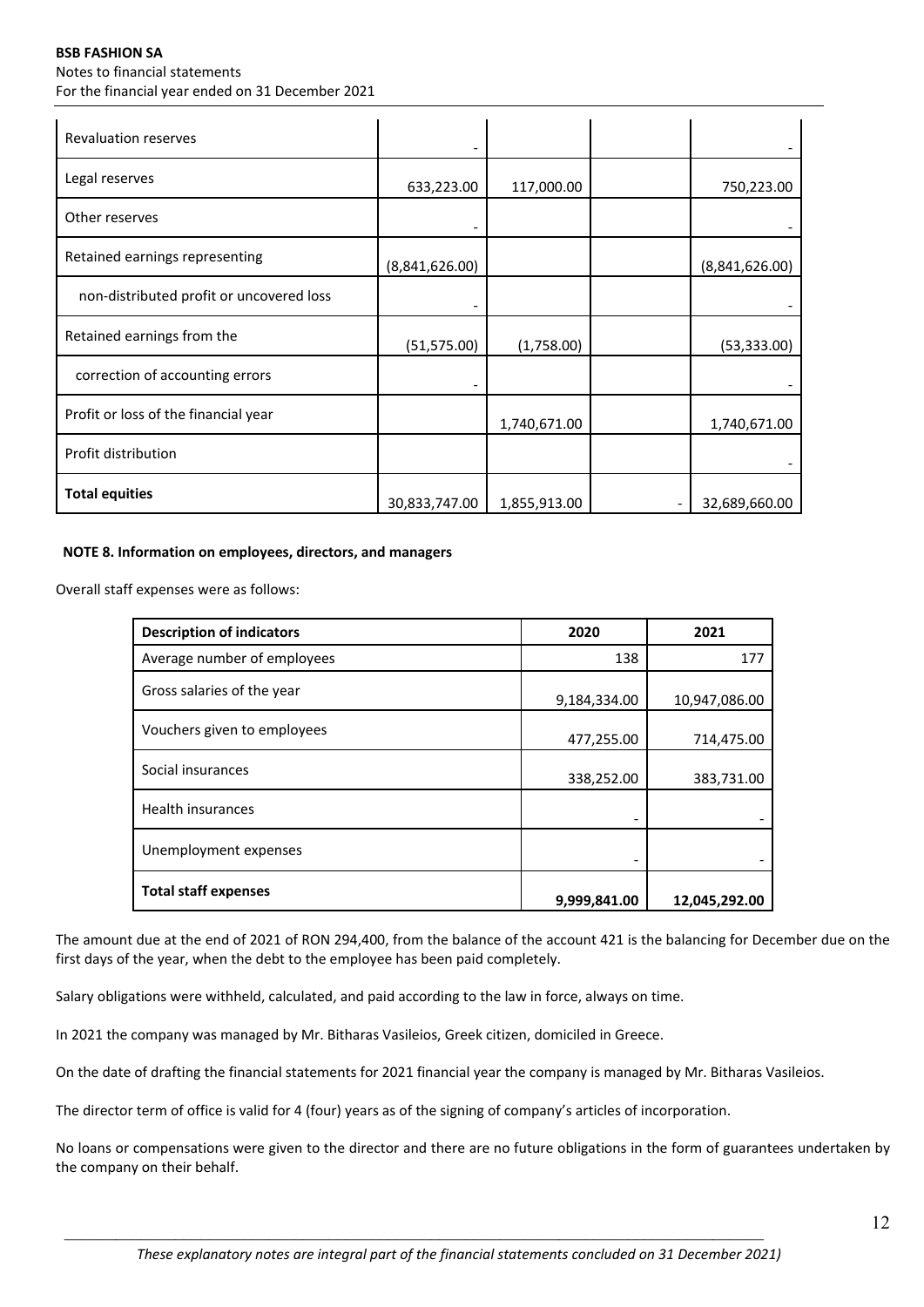# **NOTE 9. Economic‐financial ratios**

The main economic-financial ratios of the company are as follows:

| Liquidity ratios 2021:<br>1.                                                                              |                                                                                                                                                                        |        |
|-----------------------------------------------------------------------------------------------------------|------------------------------------------------------------------------------------------------------------------------------------------------------------------------|--------|
| (Working capital ratio) Current debts: 9,092,960                                                          | Current assets: 28,790,197                                                                                                                                             |        |
| The acceptable recommended value of such ratio is above 2;                                                | This ratio guarantees the coverage of current debts from current assets,                                                                                               |        |
| (Acid test ratio) Current debts: 9,092,960                                                                | Current assets - Inventories: 28,790,197- 19,770,269                                                                                                                   |        |
| <b>Liquidity ratios 2020:</b><br>1.<br>(Working capital ratio) Current debts: 10,084,417                  | Current assets: 27,187,201                                                                                                                                             |        |
| The acceptable recommended value of such ratio is above 2;                                                | This ratio guarantees the coverage of current debts from current assets,                                                                                               |        |
| (Acid test ratio) Current debts: 10,084,417                                                               | Current assets - Inventories: 27,187,201 - 20,773,091                                                                                                                  |        |
| 2, Risk indicators 2021:<br>Indebtedness degree ratio:<br>a)                                              |                                                                                                                                                                        |        |
| Borrowed capital                                                                                          | Borrowed capital: 0                                                                                                                                                    |        |
| Equity                                                                                                    | Invested capital: 39,994,895                                                                                                                                           |        |
| where:<br>- borrowed capital = credits above one year;<br>- invested capital = borrowed capital + equity, |                                                                                                                                                                        |        |
| b)                                                                                                        | The interest coverage ratio - determines how many times the legal entity can pay interest expenses; the<br>the indicator, the riskier the position of the legal entity |        |
|                                                                                                           | Profit before payment of the interest and corporate tax: 1,862,106                                                                                                     |        |
| Interest expenses:                                                                                        | 3.499                                                                                                                                                                  | 419.86 |
| 2, Risk indicators 2020:                                                                                  |                                                                                                                                                                        |        |
| Indebtedness degree ratio:<br>a)                                                                          |                                                                                                                                                                        |        |
| Borrowed capital                                                                                          | Borrowed capital: 0                                                                                                                                                    |        |

lower the value of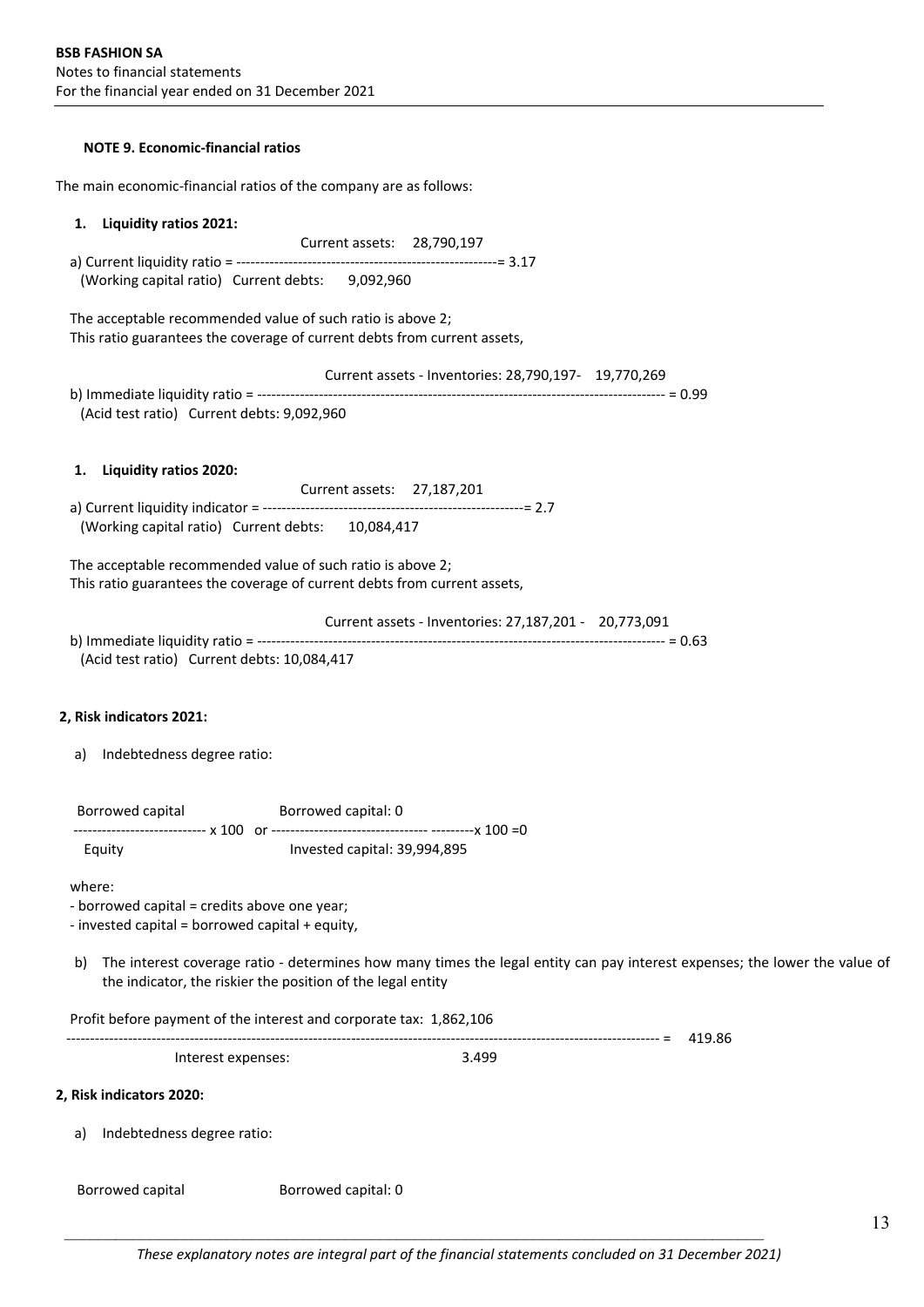‐‐‐‐‐‐‐‐‐‐‐‐‐‐‐‐‐‐‐‐‐‐‐‐‐‐‐‐ x 100 or ‐‐‐‐‐‐‐‐‐‐‐‐‐‐‐‐‐‐‐‐‐‐‐‐‐‐‐‐‐‐‐‐‐ ‐‐‐‐‐‐‐‐‐x 100 =0 Equity **Equity Equity Equity Equity Equity Equity Equide**  where: ‐ borrowed capital = credits above one year; ‐ invested capital = borrowed capital + equity, b) The interest coverage ratio - determines how many times the legal entity can pay interest expenses; the lower the value of the indicator, the riskier the position of the legal entity Profit before payment of the interest and corporate tax: 0 ‐‐‐‐‐‐‐‐‐‐‐‐‐‐‐‐‐‐‐‐‐‐‐‐‐‐‐‐‐‐‐‐‐‐‐‐‐‐‐‐‐‐‐‐‐‐‐‐‐‐‐‐‐‐‐‐‐‐‐‐‐‐‐‐‐‐‐‐‐‐‐‐‐‐‐‐‐‐‐‐‐‐‐‐‐‐‐‐‐‐‐‐‐‐‐‐‐‐‐‐‐‐‐‐‐‐‐‐‐‐‐‐‐‐‐‐‐‐‐‐‐‐‐‐‐ = Interest expenses:  $4,435$ **3, Activity indicators (management index)** ‐ provides information on: ‐ the speed of inflow or outflow of the legal entity's cash flows; ‐ the ability of the legal entity to control the working capital and its main commercial activities, **3,1 Stock turnover** ‐ approximates the turnover of the stock during the financial year

#### **2021:**

Cost of sales: 27,906,623

‐‐‐‐‐‐‐‐‐‐‐‐‐‐‐‐‐‐‐‐‐‐‐‐‐‐‐‐‐‐‐‐‐‐‐‐‐‐‐‐‐‐‐‐‐‐‐‐‐‐‐‐‐‐‐‐‐‐‐‐‐ = 1.42 (times)

Average inventory: 19,705,023

#### **2020:**

Cost of sales: 17,024,499

‐‐‐‐‐‐‐‐‐‐‐‐‐‐‐‐‐‐‐‐‐‐‐‐‐‐‐‐‐‐‐‐‐‐‐‐‐‐‐‐‐‐‐‐‐‐‐‐‐‐‐‐‐‐‐‐‐‐‐‐‐ = 1.7 (times)

Average inventory: 10,021,894

#### Or

‐ Number of storage days ‐ indicates the number of days in which assets are stored in the unit

**2021:**

Average inventory: 19,705,023

‐‐‐‐‐‐‐‐‐‐‐‐‐‐‐‐‐‐‐‐‐‐‐‐‐‐‐‐‐‐‐‐‐‐‐‐‐‐‐‐‐‐‐‐‐‐ x 365 = 257 days

#### Cost of sales: 27,906,623 **2020:**

Average inventory: 10,021,894

‐‐‐‐‐‐‐‐‐‐‐‐‐‐‐‐‐‐‐‐‐‐‐‐‐‐‐‐‐‐‐‐‐‐‐‐‐‐‐‐‐‐‐‐‐‐ x 365 = 215 days

Cost of sales: 17,024,499

**3,2 Turnover speed for client debit items** ‐ calculates the efficiency of the legal entity in collecting its debts; expresses the number of days until the date the debtors pay their debts to the legal entity,

# **2021:**

 Average client balance 1,252,350 ‐‐‐‐‐‐‐‐‐‐‐‐‐‐‐‐‐‐‐‐‐‐‐‐‐‐‐‐‐‐‐‐‐‐‐‐‐‐‐‐‐‐‐‐‐ x 365 = 7.37 days

Turnover: 61,911,014

#### **2020:**

Average client balance 105.962

‐‐‐‐‐‐‐‐‐‐‐‐‐‐‐‐‐‐‐‐‐‐‐‐‐‐‐‐‐‐‐‐‐‐‐‐‐‐‐‐‐‐‐‐‐ x 365 = 1.22 days

Turnover: 31,677,085

 **3,3 Fixed assets' turnover** ‐ assesses the effectiveness of fixed assets by analysing the turnover in relation to fixed assets **2021.**

Turnover: 61,911,014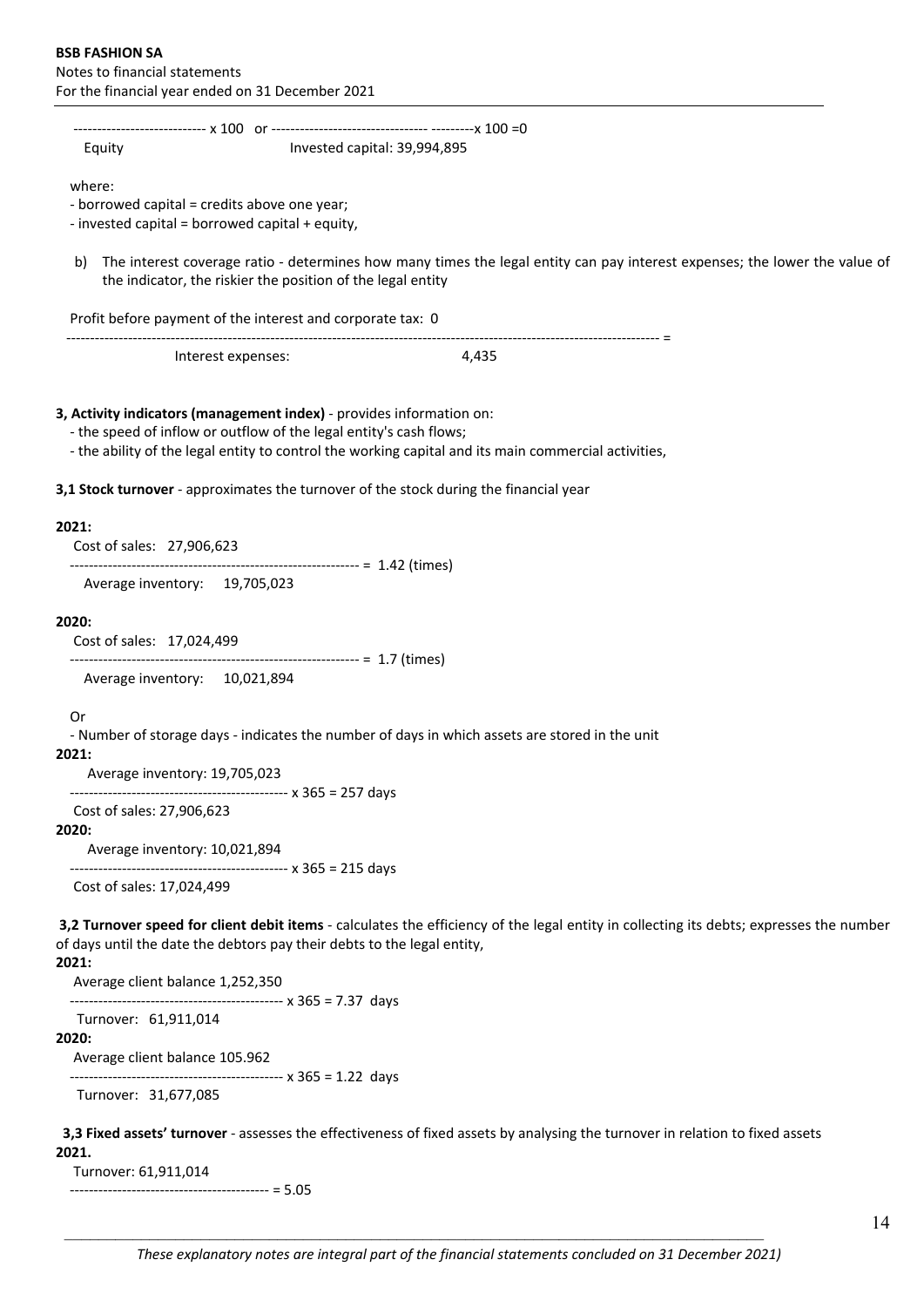Fixed assets: 12,271,645

#### **2020.**

 Turnover: 31,677,085 -------------------------------------- = 2.4

Fixed assets: 13,224,163

#### **3.4 Total assets turnover ratio**

#### **2021**

Turnover: 61,911,014

 $\cdots$  = 1.48 Total assets: 41,782,620

#### **2020**

Turnover: 31,677,085

‐‐‐‐‐‐‐‐‐‐‐‐‐‐‐‐‐‐‐‐‐‐‐‐‐‐‐‐‐‐‐‐‐‐‐‐‐‐‐‐‐‐‐ = 0.77

Total assets: 40,852,885

# **3.5 Supplier turnover ratio**

**2021**

|      | Supplier average balance | 5,691,719  |        |              |
|------|--------------------------|------------|--------|--------------|
| 2020 | Turnover                 | 61,911,014 | $*365$ | = 33.54 days |
|      | Supplier average balance | 7,894,121  |        |              |
|      | Turnover                 | 31,677,085 | * 365  | = 90.96 days |

**4, Profitability ratios** ‐ express the efficiency of the legal entity in obtaining profit from available sources:

**a) Return on capital employed** ‐ is the profit that the legal entity obtains from the investment into the business: **2021.**

Profit before the payment of interest, exchange rate difference, corporate tax: 2,196,861

| Invested capital:                                                                          |            | 39,994,895 |  |
|--------------------------------------------------------------------------------------------|------------|------------|--|
| 2020.<br>Profit before the payment of interest, exchange rate difference, corporate tax: 0 |            |            |  |
| Invested capital:                                                                          |            | 39,994,895 |  |
| b) Sales gross margin<br>2021:<br>Sales gross profit:                                      | 1,826,555  |            |  |
| Turnover:                                                                                  | 61,911,014 |            |  |
| 2020:<br>Sales gross profit:                                                               | 0          |            |  |
| Turnover:                                                                                  | 56,362,899 |            |  |

# **Note 10, Other information**

# **a) Overview**

S.C. BSB FASHION SA is a Romanian joint stock company incorporated in 2003, with entirely private share capital, entirely paid,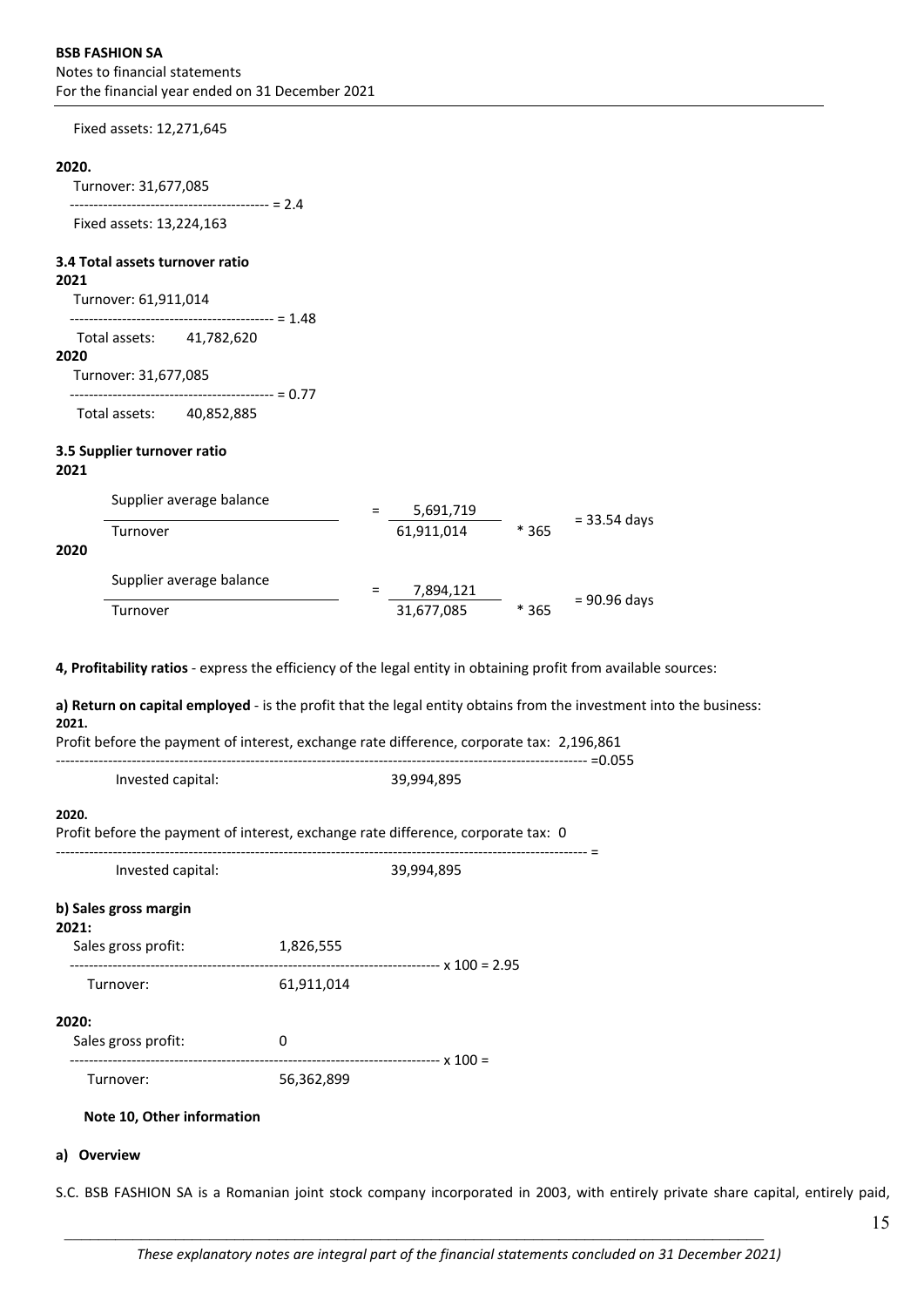amounting to RON 39,994,895.

Company's share capital consists of 39,994,895 shares with a nominal value of 1 RON each.

In 2018 the company was taken over by B&F COMMERCIAL AND GARMENTS SA with the office in Greece by the incorporation of the capital of a supplier debt.

In April 2018 the company has opened the online store.

In 2021 it represented 10% of the total sale of garments.

In 2021 the company had 33 stores, of which 2 were opened in 2021.

On 05.02.2019, a transaction contract was signed, ending the joint venture between Bsb Fashion SA and Bdg Real Estate Investment, as a result of which Bsb Fashion SA is obliged to pay to BDG the amount of lei 966,472 (VAT excluded) and Bdg Real Estate Investment is obliged to pay the expenses related to the project, accounted up to the closing date, in the amount of lei 1,150,102 (VAT included).

Related amounts were offset by this contract.

On 28 March 2019 the Pantelimon Saturn project and the land in Pantelimon field 74, plot 753/1 Ilfov were sold to BDT SUPPORT SA after a market evaluation carried out by REI Evaluari. On 28.03.2020 the real estate project returned to the property of Bsb Fashion SA due to not having been paid at the deadline.

#### **b) Transactions in foreign currency**

Transactions in foreign currency are converted in Romanian RON, at the exchange rate of the National Bank of Romania ("NBR") at the date of the transaction.

Receivables and debts denominated in foreign currency at the balance sheet date are converted into RON by using the exchange rates valid at the end of the period. Gains or losses resulting from currency translations are included in the profit and loss account, under financial income or financial expenses, as appropriate.

#### **c) Transactions with affiliates**

The company has concluded a consultancy contract with S.C. BPD SMART REAL ECONOMY S.R.L, for the 2 fields of activity of the company – sale of garments and footwear and real estate development. The contractual value is of euro 25,000/month. Transactions with affiliates are presented in the table below, detailed per categories of transactions, purchases and sales.

The company has concluded an apartment sale reservation contract with Mr. Evangelos Poulios for lei 295,610, of which a down payment of lei 29,562 has been paid.

#### a. Purchases:

|                                                     | <b>Balance</b><br>at the          |                                             |                                 | <b>TRANSACTIONS DURING</b><br><b>THE YEAR</b> | <b>BALANCE ON</b><br>31/12/2021 |            |
|-----------------------------------------------------|-----------------------------------|---------------------------------------------|---------------------------------|-----------------------------------------------|---------------------------------|------------|
| <b>NAME OF AFFILIATED</b><br><b>PARTY:</b>          | <b>TRANSACTION</b><br><b>TYPE</b> | beginning<br>of the<br>year -<br><b>RON</b> | <b>CURRENCY</b><br><b>VALUE</b> | <b>RON</b><br><b>VALUE</b>                    | <b>CURRENCY</b><br><b>VALUE</b> | <b>RON</b> |
| <b>B&amp;F COMMERCIAL AND</b><br><b>GARMENTS SA</b> | Purchase of<br>goods              | 4,107,408                                   | 5,188,915                       | 25,675,269                                    | 938.908                         | 4,645,810  |
| <b>B&amp;F COMMERCIAL AND</b><br><b>GARMENTS SA</b> | Consumables                       |                                             | 132.063                         | 653.460                                       | 132.063                         | 653.460    |
| <b>B&amp;F COMMERCIAL AND</b><br><b>GARMENTS SA</b> | Royalties                         | 542.531                                     | 205.778                         | 1,018,212                                     | 113.429                         | 561.258    |
| <b>BDG REAL ESTATE</b><br><b>INVESTMENT</b>         | Purchase of<br>goods              | 0                                           | 0                               | $\Omega$                                      |                                 | 0          |
| <b>TOTAL</b>                                        |                                   | 4,649,939                                   | 5,526,756                       | 27,346,940                                    | 1,184,400                       | 5,860,528  |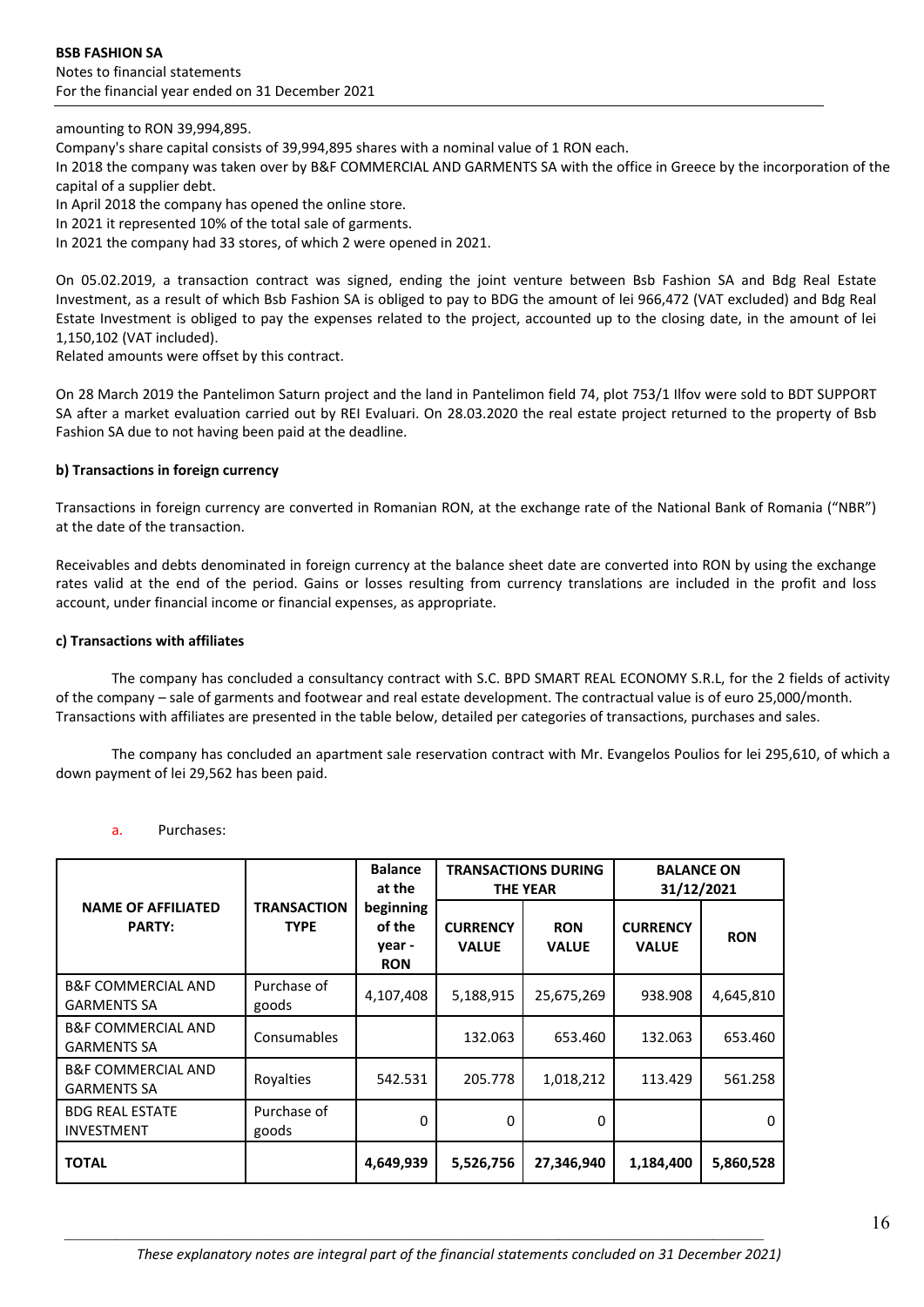b. Sales:

|                                                     | <b>BALANCE ON DEC, 31st</b><br><b>TRANSACTIONS</b><br><b>DURING THE YEAR</b><br>2021 |                                                     |                 |              |                 |              |
|-----------------------------------------------------|--------------------------------------------------------------------------------------|-----------------------------------------------------|-----------------|--------------|-----------------|--------------|
| <b>NAME OF THE</b><br><b>AFFILIATED PARTY</b>       | <b>TYPE OF</b><br><b>TRANSACTION</b>                                                 | <b>Balance at</b><br>the beginning<br>of year - RON | <b>CURRENCY</b> | <b>RON</b>   | <b>CURRENCY</b> | <b>RON</b>   |
|                                                     |                                                                                      |                                                     | <b>VALUE</b>    | <b>VALUE</b> | <b>VALUE</b>    | <b>VALUE</b> |
| <b>B&amp;F COMMERCIAL AND</b><br><b>GARMENTS SA</b> | Management<br>fee                                                                    | 1,090,659                                           | 86,010.59       | 425.589      | 86,010.59       | 425.589      |
| <b>BDT SUPPORT</b>                                  | Sales of Goods                                                                       | 94.861                                              |                 |              | 19,171.20       | 94.861       |
| <b>BDG REAL ESTATE</b><br><b>INVESTMENT</b>         | Sales of Goods                                                                       | 0                                                   |                 |              | 0               | 0            |
| <b>TOTAL</b>                                        |                                                                                      | 1,075,468                                           | 22.517          | 110.052      | 243.518         | 1,185,520    |

**c.** Interest receivable:

| <b>NAME OF</b>                                        |                                      | Interest to be received<br><b>DURING THE YEAR</b><br><b>Balance at</b> |                 |              |                 | <b>BALANCE ON DEC, 31st 2021</b> |
|-------------------------------------------------------|--------------------------------------|------------------------------------------------------------------------|-----------------|--------------|-----------------|----------------------------------|
| <b>THE</b><br><b>AFFILIATED</b>                       | <b>TYPE OF</b><br><b>TRANSACTION</b> | the<br>beginning of                                                    | <b>CURRENCY</b> | <b>RON</b>   | <b>CURRENCY</b> | <b>RON</b>                       |
| <b>PARTY</b>                                          |                                      | year - RON                                                             | <b>VALUE</b>    | <b>VALUE</b> | <b>VALUE</b>    | <b>VALUE</b>                     |
| <b>BDT</b><br><b>SUPPORT</b>                          | loan                                 | 520,884.00                                                             | 18,255.49       | 90,330.00    | 123,524.99      | 611,214.00                       |
| <b>BDG REAL</b><br><b>ESTATE</b><br><b>INVESTMENT</b> | loan                                 | 1,014,337.00                                                           | 26,102.54       | 129,158.00   | 231,097.80      | 1,143,495.00                     |
| <b>TOTAL</b>                                          |                                      | 1,192,342.00                                                           | 70,430.95       | 342,879.00   | 310,264.75      | 1,535,221.00                     |

d. Loans to affiliated entities and other related parties:

| <b>Description</b>         | Date of<br>Contract | <b>Interest Rate</b> | Euro<br>Value | <b>RON</b><br>Value | Credit<br>balance on<br>Dec, 31st<br>2021 | <b>Credit</b><br>balance on<br>Dec, 31st<br>2021 |
|----------------------------|---------------------|----------------------|---------------|---------------------|-------------------------------------------|--------------------------------------------------|
|                            |                     |                      |               |                     | Euro                                      | <b>RON</b>                                       |
| <b>Affiliated Entities</b> |                     |                      |               |                     |                                           |                                                  |
| <b>BDG REAL ESTATE</b>     |                     | 5%                   |               | 0                   | 459,385.62                                | 2,273,086.00                                     |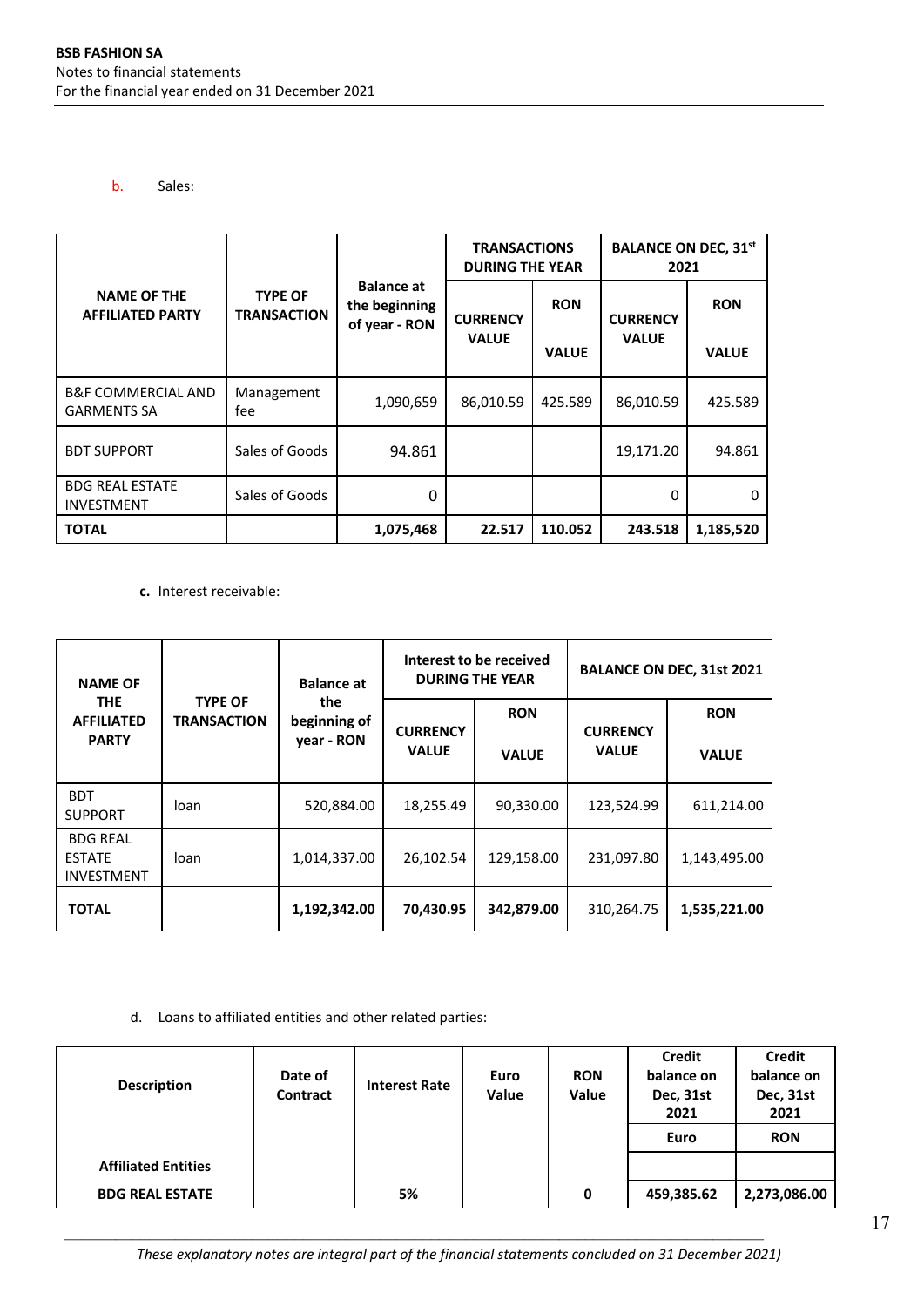**BSB FASHION SA** Notes to financial statements For the financial year ended on 31 December 2021

| <b>INVESTMENT</b>     |    |  |            |              |
|-----------------------|----|--|------------|--------------|
| <b>BDT SUPPORT SA</b> | 5% |  | 307,794.91 | 1,523,000.00 |
| Total                 |    |  | 767,180.53 | 6,943,087.00 |

In 2016 the company has given a loan to BDG of lei 5,665,626, for a period of 1 year. It was extended until 31.12.2024. The annual interest complies with the NBR provisions for non-financial companies. It is calculated and notified each month and is paid at the end of the period.

In 2017 the company has given a loan to BDT SUPPORT SA of lei 2,810,000, for a period of 1 year. It was extended until 31.12.2023. The annual interest complies with the NBR provisions for non-financial companies. It is calculated and notified each month and is paid at the end of the period.

### **e) Corporate tax**

The reconciliation of the tax result to the accounting profit/loss is presented in the table below:

|                                                      | Period                | Period                |  |
|------------------------------------------------------|-----------------------|-----------------------|--|
| <b>Name of Indicator</b>                             | 01.01.20-<br>31.12.20 | 01.01.21-<br>31.12.21 |  |
| Operating incomes                                    | 36,645,709            | 64,112,337            |  |
| Operating expenses, corporate tax excluded           | 39,135,832            | 62,285,782            |  |
| <b>Operating result</b>                              | (2,490,123)           | 1,826,555             |  |
| <b>Financial incomes</b>                             | 561.861               | 370.308               |  |
| <b>Financial expenses</b>                            | 272.211               | 339.192               |  |
| <b>Financial result</b>                              | 289.650               | 31.116                |  |
| <b>Accounting profit/loss</b>                        | (2, 200, 473)         | 1,857,671             |  |
| Items similar to revenues                            |                       |                       |  |
| Result after including the items similar to revenues | (2, 200, 473)         | 1,857,671             |  |
| Set up of legal reserves (deductible expense)        |                       | 117.000               |  |
| Non-deductible revenue                               |                       | 208.231               |  |
| Non-deductible expenses                              |                       |                       |  |
| Corporate tax                                        |                       |                       |  |
| Expenses on non-deductible provisions                |                       |                       |  |
| Penalties                                            |                       |                       |  |
| Sponsorship expenses                                 |                       |                       |  |
| Non-deductible amortizations                         |                       |                       |  |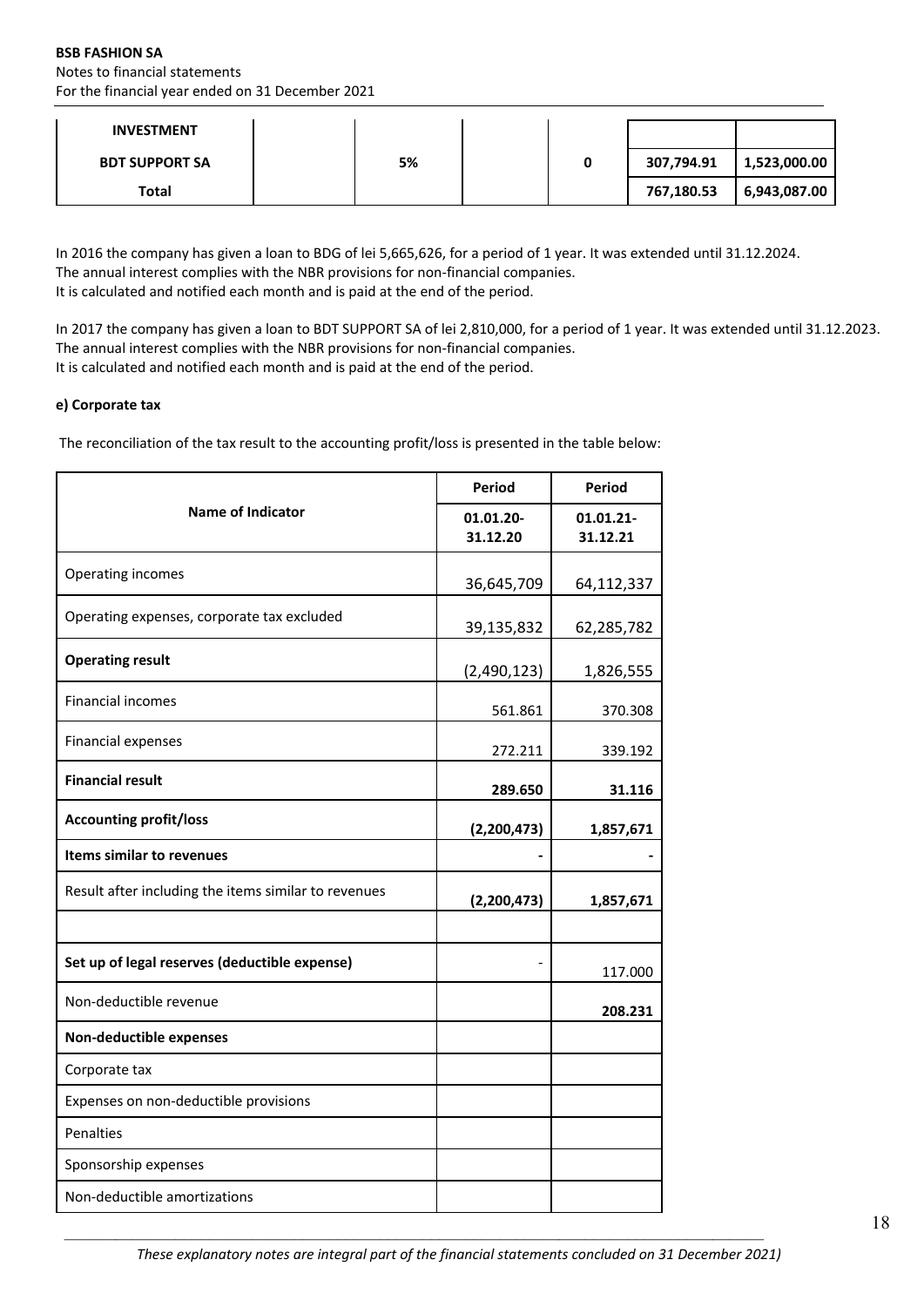### **BSB FASHION SA** Notes to financial statements For the financial year ended on 31 December 2021

| Other non-deductible expenses             | 427.049     | 704.666     |
|-------------------------------------------|-------------|-------------|
| Total: Non-deductible expenses            | 427.049     | 704.666     |
| Loss to be recovered from previous years  |             | (1,768,064) |
| <b>Taxable income</b>                     | (1,773,424) | 469.042     |
| Corporate tax - 16% of the taxable profit |             | 75.047      |
| Sponsorship deduction                     | 10.000      | 75.047      |
| <b>Final tax</b>                          | (10.000)    | (O          |

### **f) Operational leasing**

The company has not concluded any operational leasing contracts.

### **g) Financial leasing**

The company has concluded only one financial leasing agreement of euro 12,270 to purchase a vehicle. The contract expires in 2023.

### **Short‐term cat. ‐ long‐term cat.**

#### **h) Guarantees**

The company has received no guarantees.

# **i)**

The company has signed 2 joint venture contracts with Bdg Real Estate Investment SA for the development of 2 real estate projects. Both contracts ended by the purchase by Bsb fashion of the lands object of the joint venture.

### **j) Contingencies**

### **Taxation**

All amounts due to the Government as charges and taxes were paid or registered at the balance sheet date. The Romanian fiscal regime is pending consolidation and harmonization with the European law, and there may be different interpretations of authorities related to the tax law, which can result into taxes, charges, and additional penalties.

Should Government authorities discover breaches of Romanian legal provisions, these may result, as applicable, into the forfeiture of those amounts, into additional fiscal obligations, into fines, delay penalties (applied to outstanding amounts). Therefore, fiscal sanctions resulting from breaches of legal provisions may reach important amounts to be paid to the State.

The Company considers that it has timely paid all its taxes, charges, penalties, and default interests, to the extent necessary.

Romanian fiscal authorities have not carried out any controls referring to the calculation of corporate tax by this date.

In Romania, the right of the fiscal body to establish fiscal debts is limited to 5 years, unless otherwise provided by the law. The limitation period starts from 1 July of the year following the year for which the tax liability is due, unless the law provides otherwise.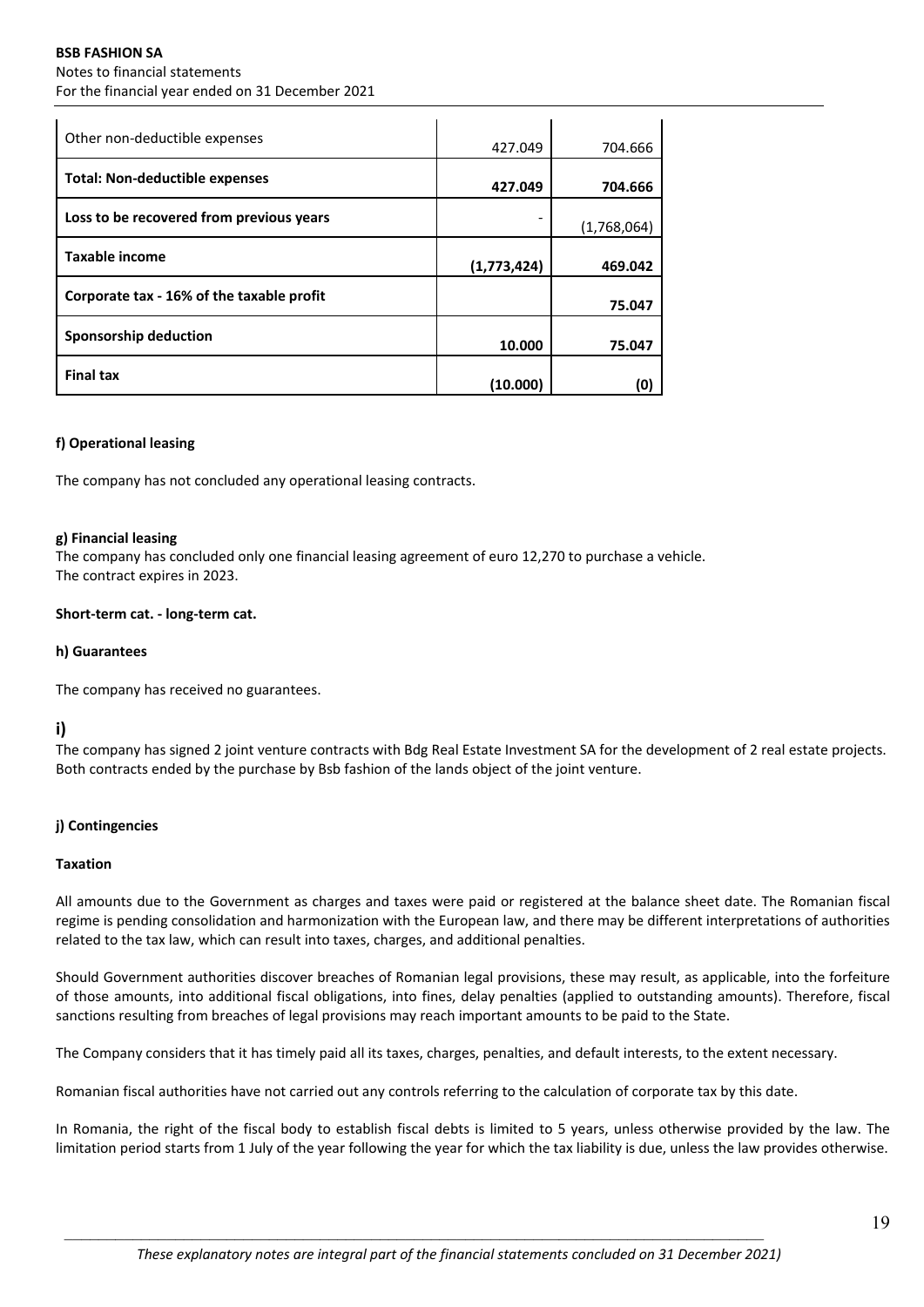#### **Transfer price**

Under the relevant tax law, the tax assessment of a related party transaction is based on the concept of the market price of that transaction. Based on this concept, transfer prices must be adjusted to reflect the market prices that would have been established between entities between which there is no affiliation relationship, and which act independently, on an arm's length.

It is likely that checks on transfer prices be carried out in the future by the tax authorities to determine whether those prices comply with the arm's length principle and that the Romanian taxpayer's tax base is not distorted.

#### **Legal claims** (including estimated value).

There are no significant situations to be presented.

#### Interest rate risk

The company has no loans, therefore no risks caused by changes in the interest rate.

#### Currency risk

The company has no loans in foreign currency, therefore no risks resulting from the exchange rate variation.

Purchases are mostly made in EUR.

Payments are made periodically by purchasing the necessary currency on the market.

#### Credit risk

The company has trade relationships only with natural persons and does not provide credit financing.

Management has complied with current market conditions and believes that, based on the measures taken, the company will continue to operate under optimal conditions.

### **k) Commitments**

Capital commitments ‐ There are no significant situations to be presented.

### **l) Securities to third parties**

The Securities of RON 371,589 (2020 RON 94,378) are given as cash deposit to store owners.

#### **m) Securities received**

There are no situations to be presented.

#### **NOTE 11. Inventories**

Inventories held by the company on 31.12.2020 are:

|                            | 31-Dec-20 | 31-Dec-21 |
|----------------------------|-----------|-----------|
|                            |           |           |
| Goods                      | 4,769,734 | 2,692,811 |
| Production in progress     | 3,311,508 | 4,528,463 |
| production - Petricani 50D | 3,383,461 | 628.898   |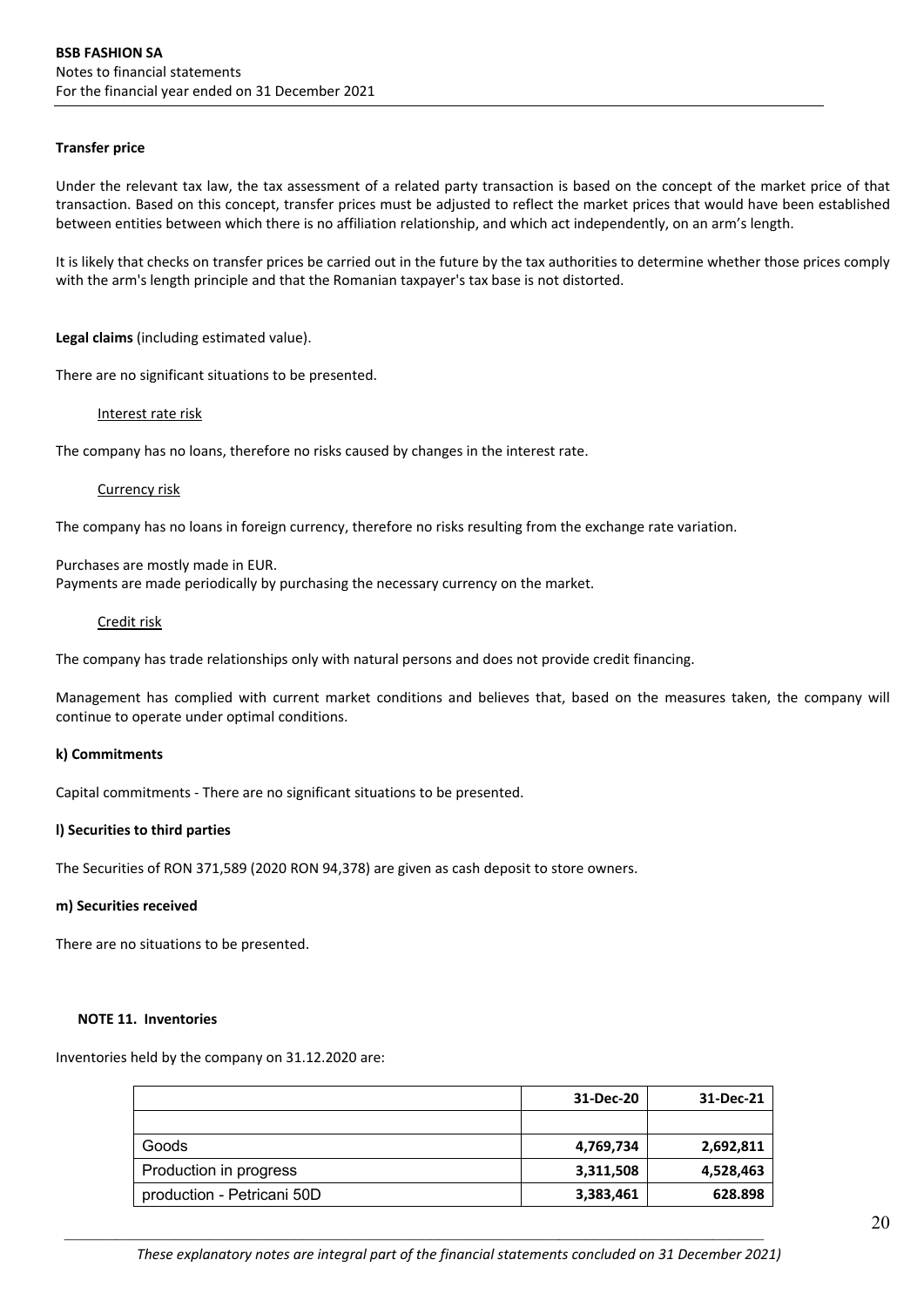| production - pantelimon saturn | 3.856.702  | 3,856,702  |
|--------------------------------|------------|------------|
| Goods on stock                 | 5.252.161  | 8,001,814  |
| Total inventories              | 20,573,566 | 19,708,688 |

On 31.12.2021 the company has established adjustments for the depreciation of goods of lei 10,880, depreciated goods

### **NOTA 12 Cash and cash equivalents**

Cash and bank accounts on 31.12.2021 are as follows:

|                                    | 31-Dec-20 | 31-Dec-21 |
|------------------------------------|-----------|-----------|
| Cash at bank - in RON              | 4,645,246 | 6,011,632 |
| Cash at bank - in foreign currency | 117.234   | 170.610   |
| Cash on hand - RON                 | 80.658    | 123.775   |
| <b>Total cash</b>                  | 4,843,138 | 6,306,017 |

Cash in RON and foreign currency was entirely confirmed by bank units where the company has accounts.

|                                                           | amounts in Lei            | amounts in Lei            |
|-----------------------------------------------------------|---------------------------|---------------------------|
|                                                           | From 1.1 to<br>31.12.2021 | From 1.1 to<br>31.12.2020 |
| <b>Operating activities</b>                               |                           |                           |
| Profit (losses) before tax                                | 1,924,419.44              | $-1,851,852.77$           |
| Plus / Minus adjustments :                                |                           |                           |
| Depreciation & Amortization                               | 2,396,429.00              | 1,772,373.59              |
| Provisions                                                |                           |                           |
| Net changes in working capital :                          |                           |                           |
| Decrease / (Increase) of inventories                      | $-1,381,187.14$           | 335,218.21                |
| Decrease / (Increase) of trade receivables                | $-1,397,063.90$           | 53,731.62                 |
| (Decrease) /(Increase) of liabilities (apart from banks)  | $-1,174,520.17$           | $-2,243,377.19$           |
|                                                           | 368,077.23                | $-1,933,906.54$           |
| Minus:                                                    |                           |                           |
| Debit interest and related expenses paid                  |                           |                           |
| Income taxes paid                                         | $-66,748.00$              | $-10,000.00$              |
| Total inflows / (outflows) from operating activities (a)  | 434,825.23                | $-1,923,906.54$           |
| <b>Investment activities</b>                              |                           |                           |
| Purchase-Development of tangible and intangible assets    | 1,255,568.03              | 2,339,197.92              |
| diff exchange rates                                       |                           |                           |
| <b>Interest Received</b>                                  |                           |                           |
| Dividends received                                        |                           |                           |
| Total inflows / (outflows) from investment activities (b) | 1,255,568.03              | 2,339,197.92              |
| <b>Financing activities</b>                               |                           |                           |

Proceeds from borrowings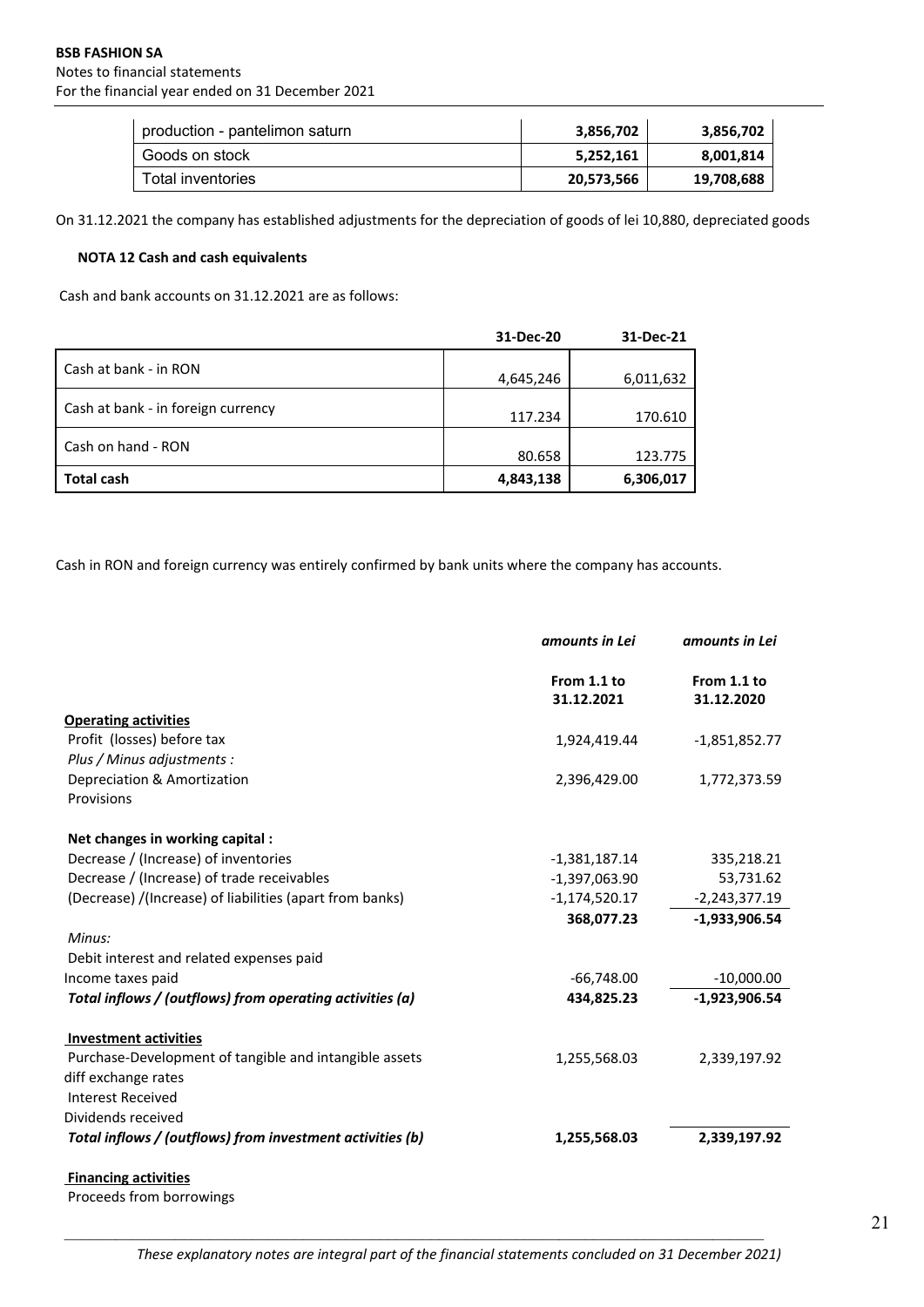| Payments for borrowings                                              |               |                 |
|----------------------------------------------------------------------|---------------|-----------------|
| Proceeds from finance leases                                         |               |                 |
| Payments for finance leases                                          | $-226.536.99$ | $-103,634.47$   |
| Dividends paid                                                       |               |                 |
| Total inflows / (outflows) from financing activities (c)             | $-226,536.99$ | $-62,882.24$    |
| Net change in cash & cash equivalents for the period (a) + (b) + (c) | 1,463,856.27  | $-1.563.956.32$ |
| Cash & cash equivalents at the beginning of the period               | 4,957,427.87  | 4,645,770.96    |
| Cash & cash equivalents at the end of the period                     | 6,421,284.14  | 4,957,427.87    |
| Difference between 2021 - 2020                                       | 1,463,856.27  | 311,656.91      |

#### **NOTE 13. Financial result**

|                                       | 2020    | 2021    |
|---------------------------------------|---------|---------|
| <b>Financial incomes</b>              |         |         |
| Interest income                       | 343.182 | 219.707 |
| Other financial revenues              | 218.679 | 150.601 |
| <b>Total</b>                          | 561.861 | 370.308 |
| <b>Financial expenses</b>             |         |         |
| Adjustment of financial assets' value |         |         |
| Interest expenses                     | 4.694   | 3.500   |
| Supplier provision                    |         |         |
| Loss from exchange rate differences   | 267.517 | 335.692 |
| <b>Total</b>                          | 272.211 | 339.192 |
| <b>Financial profit/loss</b>          | 289.650 | 31.116  |

The positive financial profit/loss relates to interests for loans granted.

#### **Note 14.**

### **Real estate development activity.**

The company is developing several real estate projects in its own name.

The project in Pantelimon Locality, str Saturn, value of production in progress: RON 3,856,702. The project was sold on 28.03.2019 to Bdt Support SA. On 28.03.2020 the project became property of BSB FASHION again due to non‐payment at due date according to the contract, following to be built and sold on the real estate market. In 2021 the company has continued to invest in this project, the value of investments being of lei 4,228,162.

The project in Bucharest Locality, str Petricani nr 42 ‐ was sold in 2021

The project in Bucharest Locality, str Drumeagului ‐ was sold in 2021

The project in Bucharest Locality, str Gura Calitei, value of production in progress: RON 296,598 – project pending the obtaining the